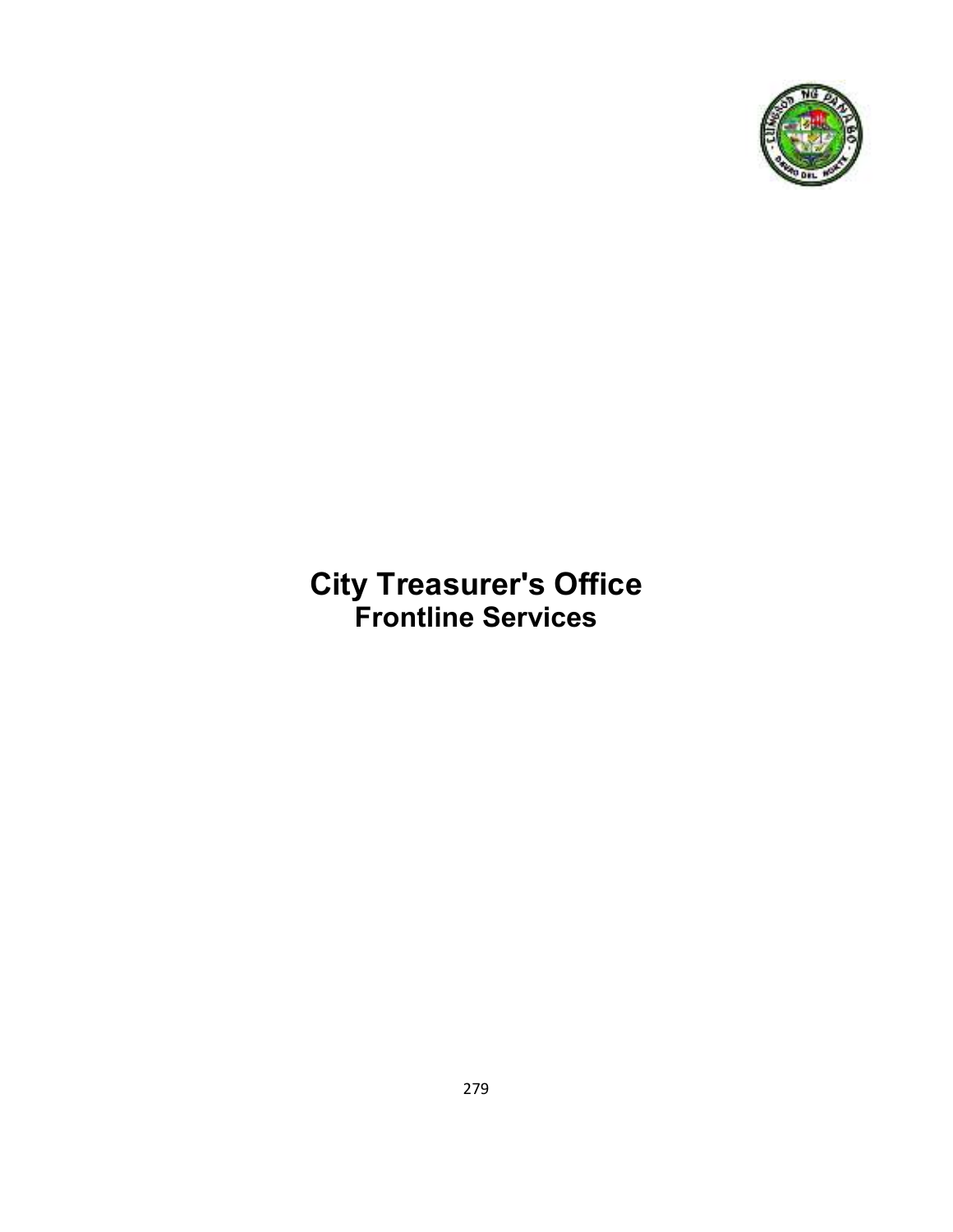

## **1. Issuance of Official Receipt for Business Tax**

Receipt for payment of business tax received from the taxpayers for the privilege of engaging in business, occupation and other activities within its jurisdiction of Panabo City.

| <b>Office or Division:</b>                                                                                                                                | City Treasurer's Office (CTO)                                                                            |                                                                                       |                                               |                                                                                                                    |  |
|-----------------------------------------------------------------------------------------------------------------------------------------------------------|----------------------------------------------------------------------------------------------------------|---------------------------------------------------------------------------------------|-----------------------------------------------|--------------------------------------------------------------------------------------------------------------------|--|
| <b>Classification:</b>                                                                                                                                    | Simple                                                                                                   |                                                                                       |                                               |                                                                                                                    |  |
| <b>Type of Transaction:</b>                                                                                                                               | G2B - Government To Business                                                                             |                                                                                       |                                               |                                                                                                                    |  |
| Who may avail:                                                                                                                                            |                                                                                                          | Businessmen, Private Companies And Institutions                                       |                                               |                                                                                                                    |  |
| <b>CHECKLIST OF REQUIREMENTS</b>                                                                                                                          |                                                                                                          |                                                                                       | <b>WHERE TO SECURE</b>                        |                                                                                                                    |  |
| Assessment form duly accomplished with<br>attached required documents<br>(1 original copy)                                                                |                                                                                                          |                                                                                       | <b>Business Permits and Licensing Section</b> |                                                                                                                    |  |
| <b>CLIENT STEPS</b>                                                                                                                                       | <b>AGENCY</b><br><b>ACTIONS</b>                                                                          | <b>FEES TO BE</b><br><b>PAID</b>                                                      | <b>PROCESSING</b><br><b>TIME</b>              | <b>PERSON</b><br><b>RESPONSIBLE</b>                                                                                |  |
| 1. Secure priority<br>number at queuing<br>machine and wait for<br>the number to be<br>called<br>2. Submit the<br>required documents<br>to CTO Window 3-5 | 1. Provide priority<br>number at<br>queuing machine<br>2. Call the priority<br>number<br>2.1 Receive the | None<br>None                                                                          | 5 Minutes<br>5 Minutes                        | <b>Revenue Collection</b><br><b>Staff</b><br><b>CTO</b><br><b>Revenue Collection</b><br><b>Staff</b><br><b>CTO</b> |  |
|                                                                                                                                                           | required<br>documents<br>2.2 Issue order of<br>payment                                                   |                                                                                       |                                               |                                                                                                                    |  |
| 3. Pay with the<br>assessment form at<br>window 3-5<br>3.1 Claim the Official                                                                             | 3. Receive<br>payment and<br>issue official<br>receipt<br>3.1 Release                                    | Based on the<br><b>Local Tax</b><br>Code<br>depending on<br>the gross<br>receipts and | 30 minutes                                    | <b>Revenue Collection</b><br><b>Staff</b><br><b>CTO</b>                                                            |  |
| Receipt<br>*Make sure to secure<br><b>Official Receipt that</b>                                                                                           | official receipt                                                                                         | classification<br>of business<br>(Article 8,                                          |                                               |                                                                                                                    |  |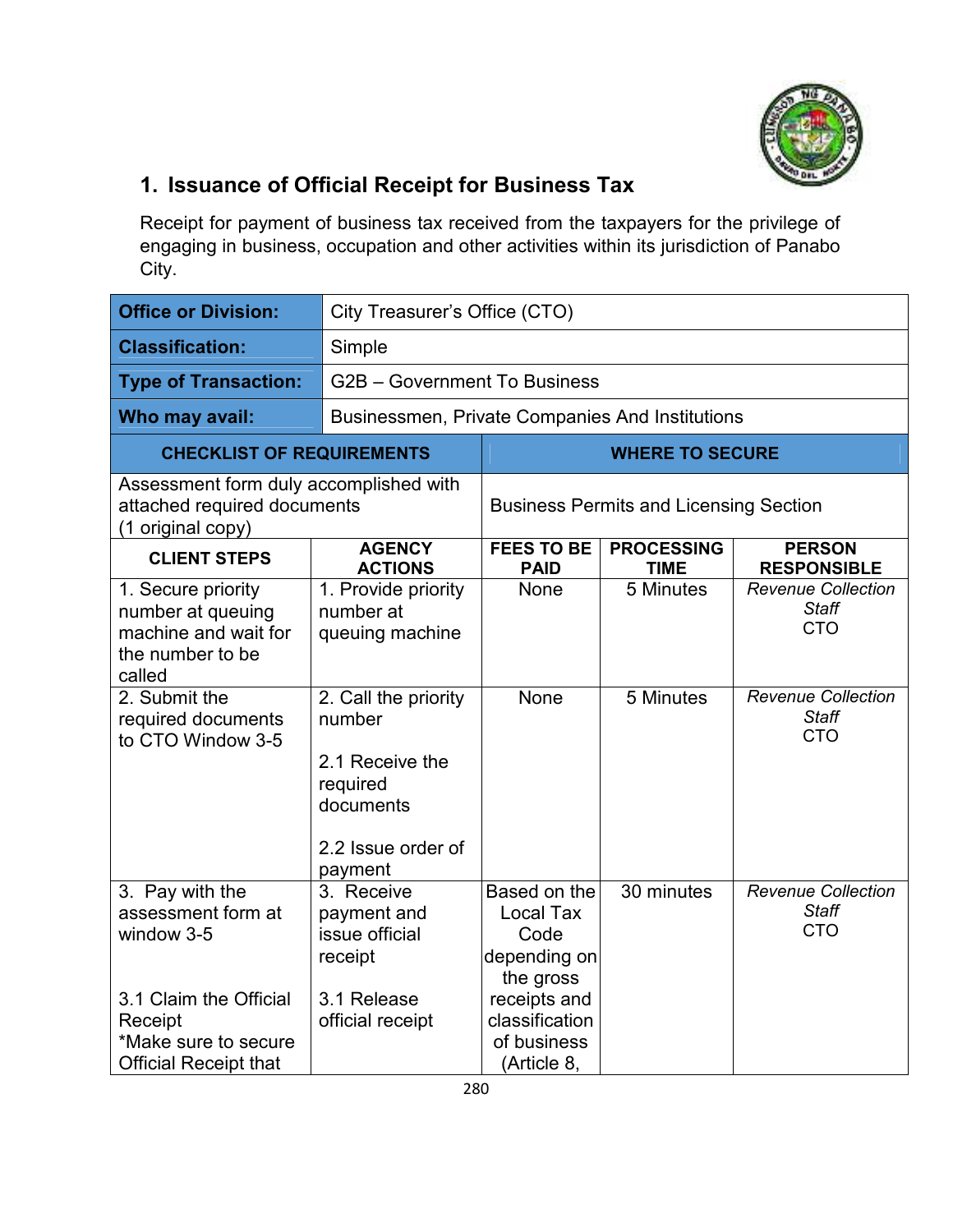

| will be issued upon | Section 77 of                     |                   |  |
|---------------------|-----------------------------------|-------------------|--|
| payment             | the City                          |                   |  |
|                     | Ordinance                         |                   |  |
|                     | No. 04-09                         |                   |  |
|                     | "Enacting of                      |                   |  |
|                     | Revised                           |                   |  |
|                     | Revenue                           |                   |  |
|                     | Code of 2009                      |                   |  |
|                     | of Panabo                         |                   |  |
|                     | City) "see                        |                   |  |
|                     | table below"                      |                   |  |
|                     | <b>See Table</b><br><b>TOTAL:</b> | <b>40 Minutes</b> |  |
|                     | <b>Below</b>                      |                   |  |

. \*\*\*The processing time is under usual circumstances.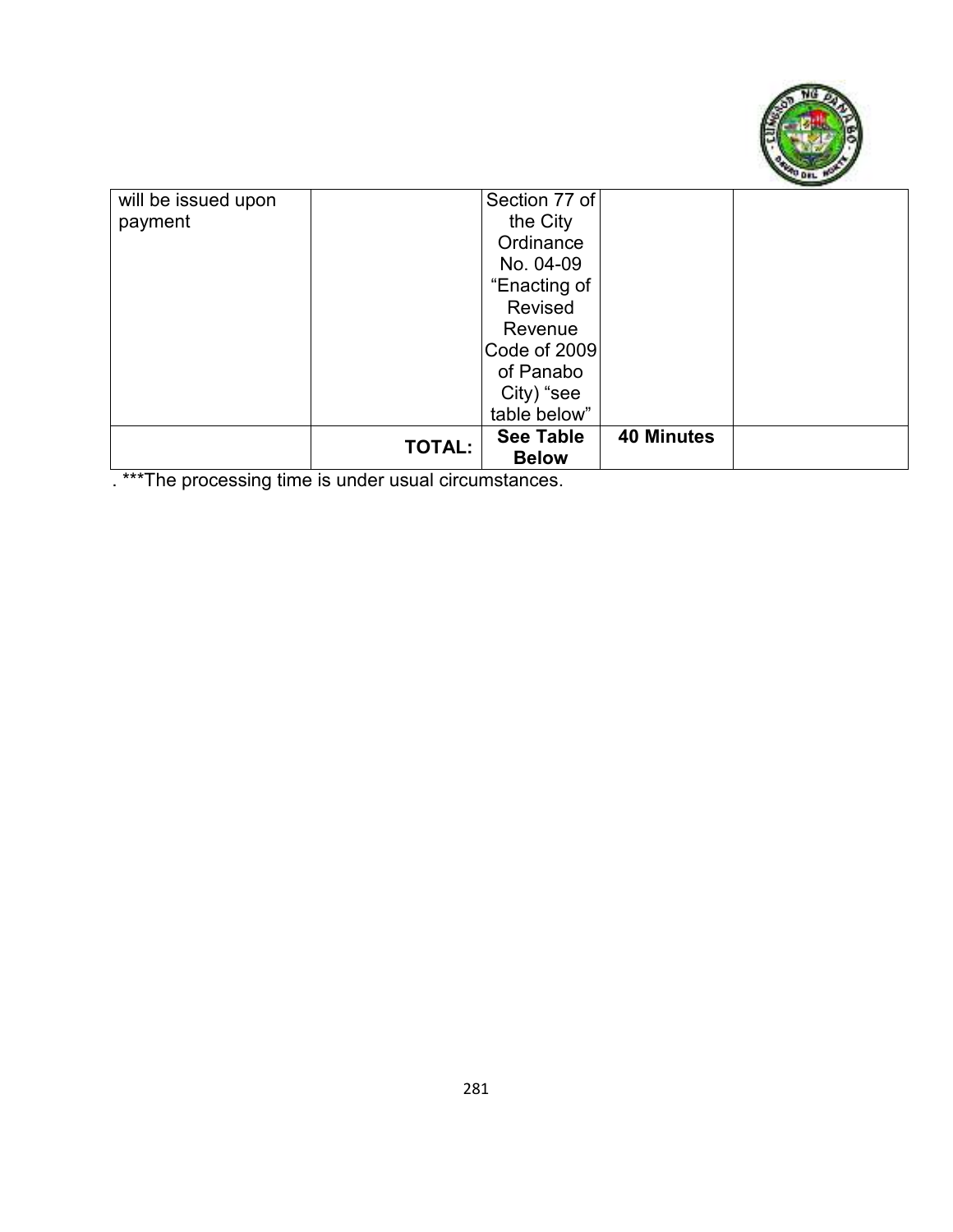

#### **2. Issuance of Community Tax Certificate (CEDULA)**

Every resident of the City, eighteen (18) years of age or who has been regularly employed on a wage or salary basis or is engaged in business or occupation, or owns real property, or every corporation, no matter how it is created/organized, whether domestic or resident-foreign, engaged in or doing business in the Philippines whose principal office is located in this City, shall pay an annual Community Tax.

| <b>Office or Division:</b>                                                                                                                       |                                                                                                     | City Treasurer's Office (CTO)                             |                                  |                                                         |  |
|--------------------------------------------------------------------------------------------------------------------------------------------------|-----------------------------------------------------------------------------------------------------|-----------------------------------------------------------|----------------------------------|---------------------------------------------------------|--|
| <b>Classification:</b>                                                                                                                           | Simple                                                                                              |                                                           |                                  |                                                         |  |
| <b>Type of Transaction:</b>                                                                                                                      | G2C - Government To Citizen<br>G2B - Government To Business                                         |                                                           |                                  |                                                         |  |
| Who may avail:                                                                                                                                   | <b>General Public</b>                                                                               |                                                           |                                  |                                                         |  |
| <b>CHECKLIST OF REQUIREMENTS</b>                                                                                                                 |                                                                                                     |                                                           | <b>WHERE TO SECURE</b>           |                                                         |  |
| <b>CTC Data Sheet or Community Tax</b><br>Certificate (CEDULA) (1 original copy)                                                                 |                                                                                                     | <b>City Treasurer's Office</b>                            |                                  |                                                         |  |
| <b>CLIENT STEPS</b>                                                                                                                              | <b>AGENCY</b><br><b>ACTIONS</b>                                                                     | <b>FEES TO BE</b><br><b>PAID</b>                          | <b>PROCESSING</b><br><b>TIME</b> | <b>PERSON</b><br><b>RESPONSIBLE</b>                     |  |
| 1. Complete the<br>documentary<br>requirements and<br>secure priority<br>number at queuing<br>machine and wait for<br>the number to be<br>called | 1. Provide priority<br>number at<br>queuing machine                                                 | None                                                      | 5 Minutes                        | <b>Revenue Collection</b><br><b>Staff</b><br><b>CTO</b> |  |
| 2. Submit the CTC<br>Data Sheet to CTO<br>Window 3-5                                                                                             | 2. Call the priority<br>number<br>2.1 Receive and<br>verify the filled-out<br><b>CTC Data Sheet</b> | None                                                      | 2 Hours<br>1 Hours               | <b>Revenue Collection</b><br><b>Staff</b><br><b>CTO</b> |  |
| 3. Pay the assigned<br>fees                                                                                                                      | 3. Receive<br>payment and<br>issue Community<br><b>Tax Certificate</b><br>(CEDULA)                  | For<br>individual<br>Php 5.00<br>(Basic Tax)<br>$+$ Php 1 | 30 minutes                       | <b>Revenue Collection</b><br><b>Staff</b><br><b>CTO</b> |  |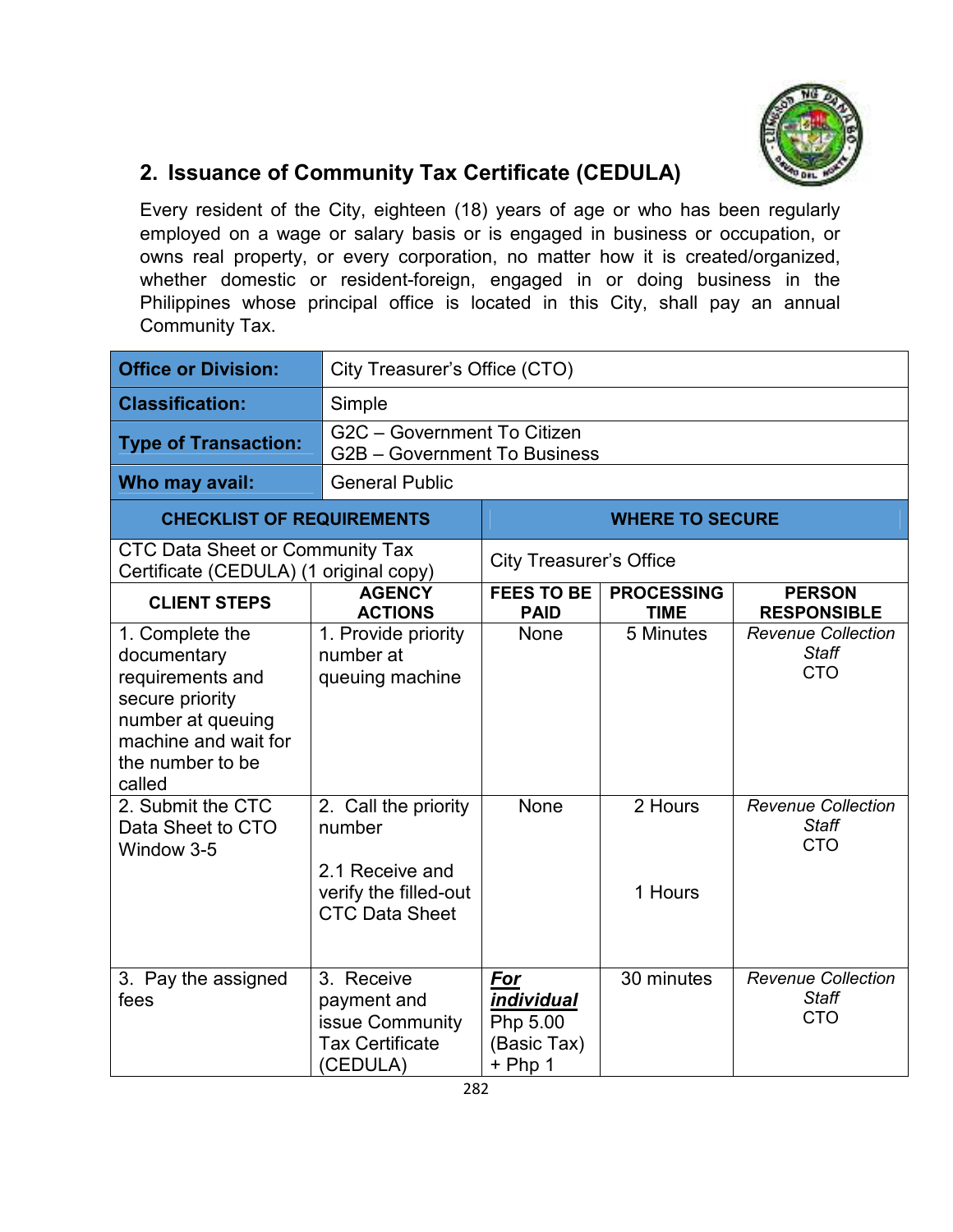

| 3.1 Claim the<br><b>Community Tax</b><br>Certificate (CEDULA)<br>*Make sure to secure<br><b>Official Receipt that</b><br>will be issued upon<br>payment | 3.1 Release<br><b>Community Tax</b><br>Certificate<br>(CEDULA) | (every Php<br>1000.00 of<br>gross<br>income) but<br>not to<br>exceed Php<br>5,000.00<br><u>For</u><br><b>Corporation</b><br>Php<br>500.00(Basic<br>$Tax) + Php$<br>2.00 (every<br>Php 5000.00<br>of gross<br>receipts) but<br>not to exceed<br>Php<br>10,000.00               | 25 minutes |  |
|---------------------------------------------------------------------------------------------------------------------------------------------------------|----------------------------------------------------------------|-------------------------------------------------------------------------------------------------------------------------------------------------------------------------------------------------------------------------------------------------------------------------------|------------|--|
|                                                                                                                                                         | <b>TOTAL:</b>                                                  | For<br><i>individual</i><br>Php 5.00<br>(Basic Tax)<br>$+$ Php 1<br>(every Php<br>1000.00 of<br>gross<br>income) but<br>not to<br>exceed Php<br>5,000.00<br><u>For</u><br><b>Corporation</b><br>Php<br>500.00(Basic<br>$Tax) + Php$<br>2.00 (every<br>Php 5000.00<br>of gross | 4 Hours    |  |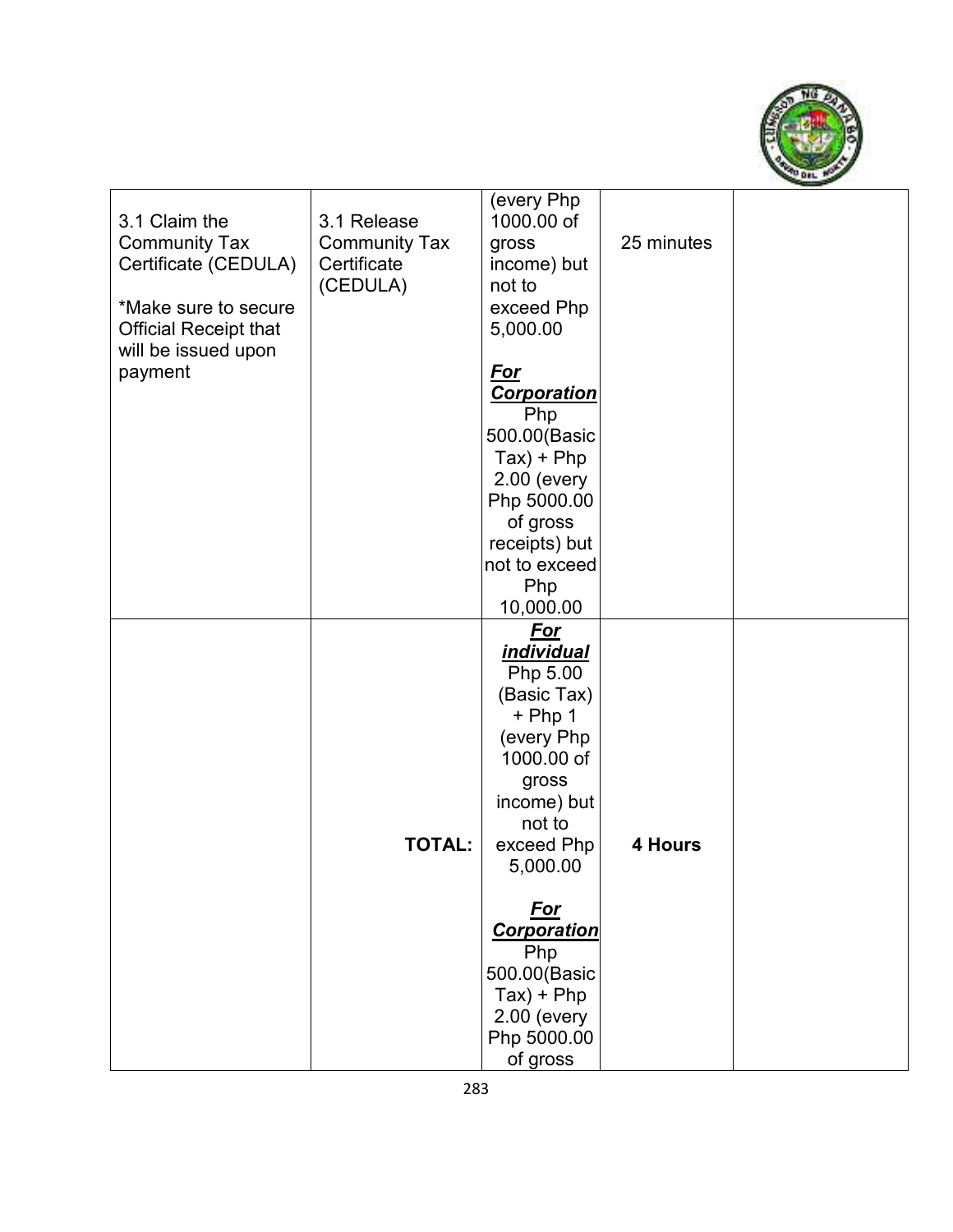

| $\frac{1}{2}$ receipts) but |  |
|-----------------------------|--|
| not to exceed               |  |
| Php                         |  |
| 10,000.00                   |  |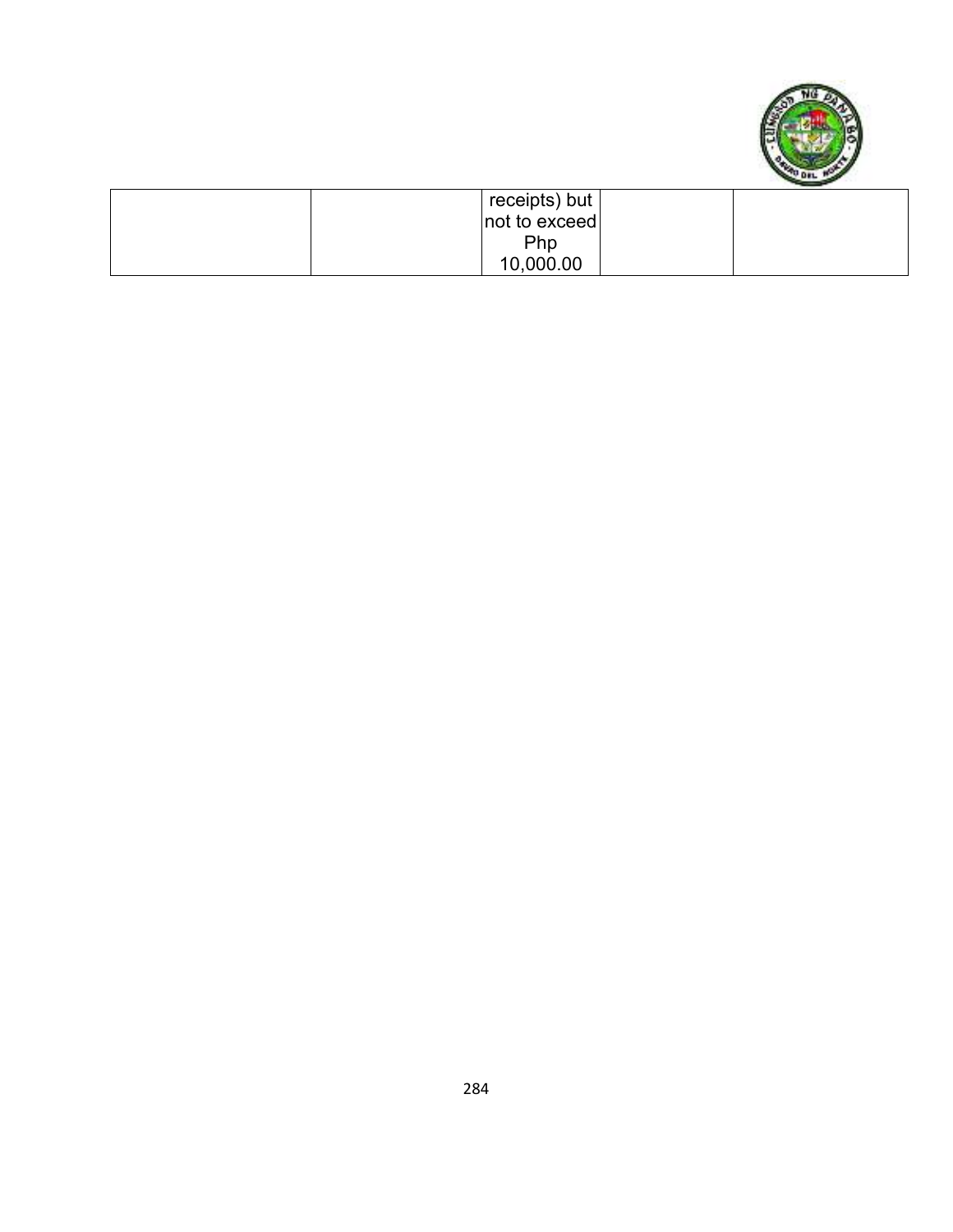

#### **3. Issuance of Official Receipt for Real Property Tax**

The real property tax receipt shall be issued to cover the payment of basic and additional tax accruing to the Special Education fund. This is an annual tax on real property such as, land, building, machinery and other improvements not specifically exempted under law. (Sec. 232, LGC).

| <b>Office or Division:</b>                                                                    |                                                                                               | City Treasurer's Office (CTO)                                                                               |                        |                                                         |  |
|-----------------------------------------------------------------------------------------------|-----------------------------------------------------------------------------------------------|-------------------------------------------------------------------------------------------------------------|------------------------|---------------------------------------------------------|--|
| <b>Classification:</b>                                                                        | Simple                                                                                        |                                                                                                             |                        |                                                         |  |
| <b>Type of Transaction:</b>                                                                   | G2C - Government To Citizen<br>G2B - Government To Business<br>G2G - Government To Government |                                                                                                             |                        |                                                         |  |
| Who may avail:                                                                                | All                                                                                           |                                                                                                             |                        |                                                         |  |
| <b>CHECKLIST OF REQUIREMENTS</b>                                                              |                                                                                               |                                                                                                             | <b>WHERE TO SECURE</b> |                                                         |  |
| Previous Tax Receipt/s or Tax<br>Declaration/s (1 original copy)                              |                                                                                               | Taxpayer / City Assessor's Office                                                                           |                        |                                                         |  |
| <b>CLIENT STEPS</b>                                                                           | <b>AGENCY</b><br><b>ACTIONS</b>                                                               | <b>FEES TO BE</b><br><b>PROCESSING</b><br><b>PERSON</b><br><b>RESPONSIBLE</b><br><b>PAID</b><br><b>TIME</b> |                        |                                                         |  |
| 1. Secure priority<br>number at queuing<br>machine and wait for<br>the number to be<br>called | 1. Provide priority<br>number at<br>queuing machine                                           | None                                                                                                        | 5 Minutes              | <b>Revenue Collection</b><br><b>Staff</b><br><b>CTO</b> |  |
| 2. Submit the<br>required documents<br>to CTO Window 1-2                                      | 2. Call the priority<br>number<br>2.1 Receive the<br>required<br>documents                    | None                                                                                                        | 2 Hours<br>1 Hour      | <b>Revenue Collection</b><br>Staff<br><b>CTO</b>        |  |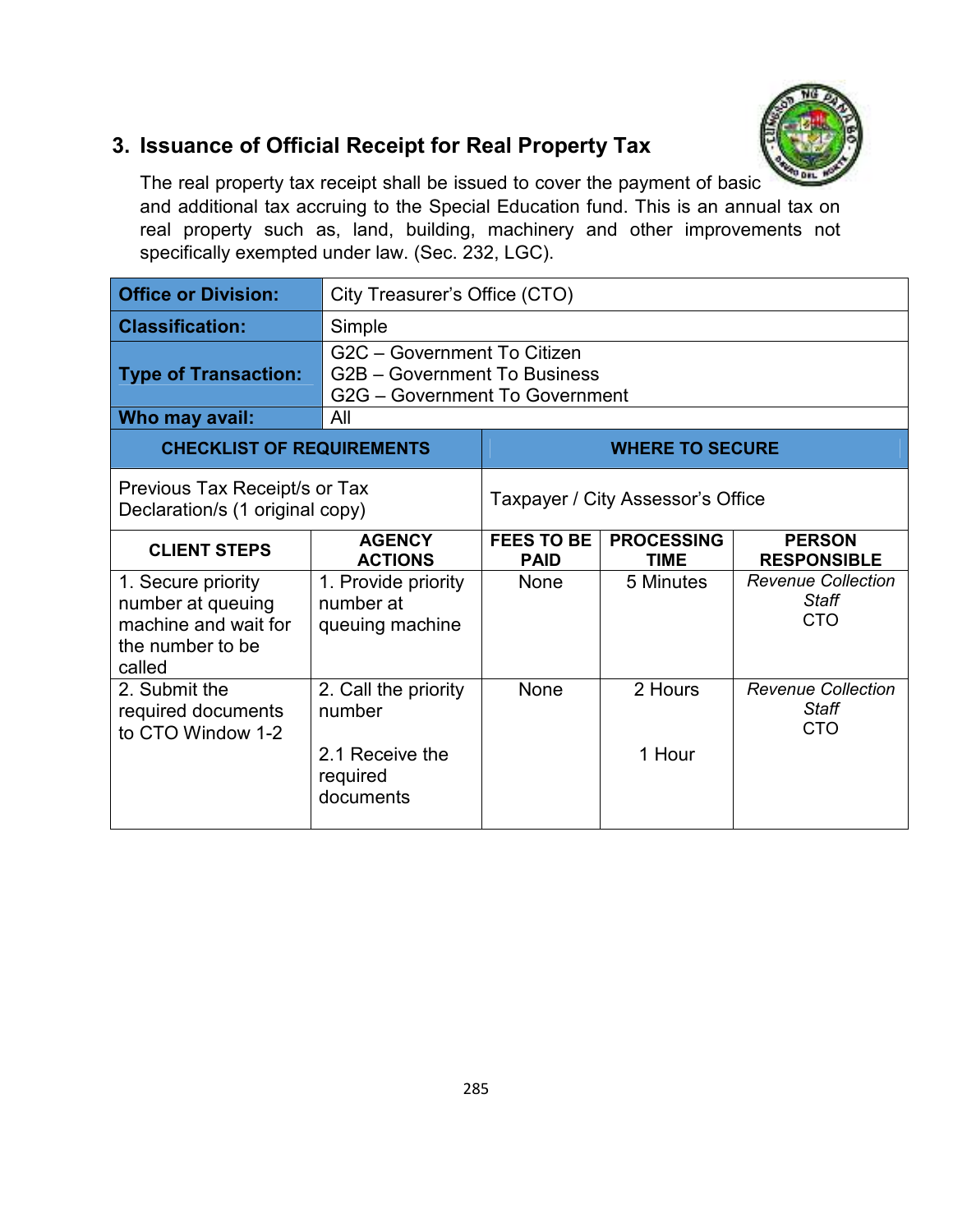

| 3. Pay the assigned<br>fee at window 3-5                                               | 3. Receive<br>payment and<br>issue official<br>receipt | AVx 1%x<br>Number of<br>years $x$ 2<br>(BASIC &<br>SEF)                      | 30 Minutes | <b>Revenue Collection</b><br>Staff<br><b>CTO</b> |
|----------------------------------------------------------------------------------------|--------------------------------------------------------|------------------------------------------------------------------------------|------------|--------------------------------------------------|
| 3.1 Claim the Official<br>Receipt                                                      | 3.1 Release<br>official receipt                        |                                                                              | 25 Minutes |                                                  |
| *Make sure to secure<br><b>Official Receipt that</b><br>will be issued upon<br>payment |                                                        |                                                                              |            |                                                  |
|                                                                                        | <b>TOTAL:</b>                                          | AV $x$ 1% $x$<br>Number of<br>years x 2<br><b>(BASIC &amp;</b><br><b>SEF</b> | 4 hrs      |                                                  |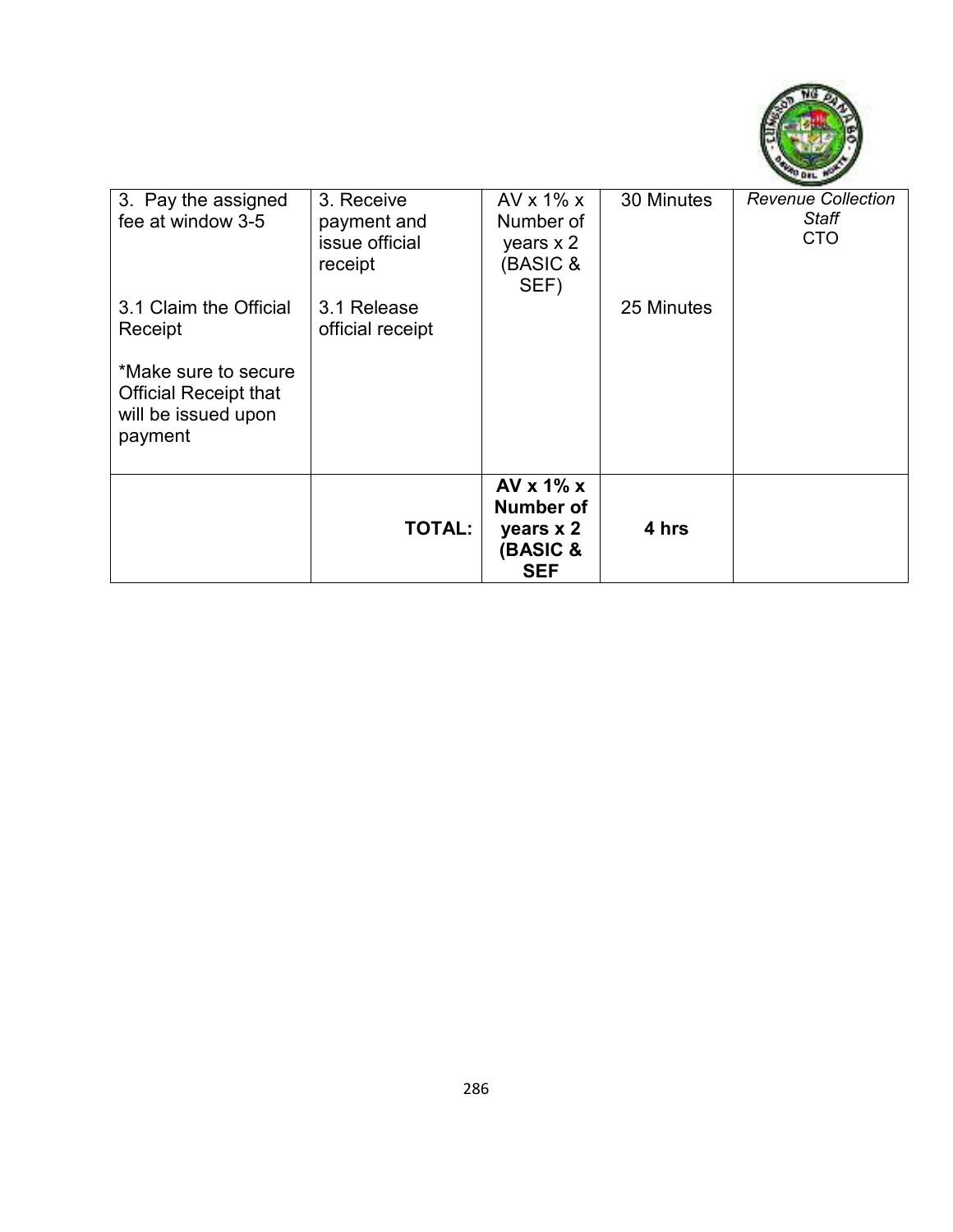

# **4. Issuance of Official Receipt for Real Property Transfer Tax**

This tax is imposed on any mode of transferring title of the ownership of real property from one person to another, such as through sale, barter or donation.

| <b>Office or Division:</b>                                                                    | City Treasurer's Office (CTO)                                                                   |                                       |                                  |                                                               |
|-----------------------------------------------------------------------------------------------|-------------------------------------------------------------------------------------------------|---------------------------------------|----------------------------------|---------------------------------------------------------------|
| <b>Classification:</b>                                                                        | Simple                                                                                          |                                       |                                  |                                                               |
| <b>Type of Transaction:</b>                                                                   | G2C - Government To Citizen<br>G2B - Government To Business<br>G2G - Government To Government   |                                       |                                  |                                                               |
| Who may avail:                                                                                | All                                                                                             |                                       |                                  |                                                               |
| <b>CHECKLIST OF REQUIREMENTS</b>                                                              |                                                                                                 |                                       | <b>WHERE TO SECURE</b>           |                                                               |
| Deed of Sale and other modes of transfer<br>(1 photocopy)                                     |                                                                                                 | Taxpayer                              |                                  |                                                               |
| Tax Declaration (1 original copy)                                                             |                                                                                                 |                                       | City Assessor's Office (CASSO)   |                                                               |
| <b>CLIENT STEPS</b>                                                                           | <b>AGENCY</b><br><b>ACTIONS</b>                                                                 | <b>FEES TO BE</b><br><b>PAID</b>      | <b>PROCESSING</b><br><b>TIME</b> | <b>PERSON</b><br><b>RESPONSIBLE</b>                           |
| 1. Submit the<br>required documents<br>to CTO receiving<br>personnel                          | 1. Receive the<br>required<br>documents                                                         | None                                  | 10 Minutes                       | <b>Revenue Collection</b><br><b>Clerk Staff</b><br><b>CTO</b> |
|                                                                                               | 1.1 Compute the<br><b>Real Property</b><br><b>Transfer Tax and</b><br>issue order of<br>payment |                                       | 20 Minutes                       |                                                               |
| 2. Secure priority<br>number at queuing<br>machine and wait for<br>the number to be<br>called | 2. Provide priority<br>number at<br>queuing machine                                             | None                                  | 5 Minutes                        | <b>Revenue Collection</b><br><b>Clerk Staff</b><br><b>CTO</b> |
| 3. Pay the assigned<br>fee at window 3-5                                                      | 3. Call the priority<br>number                                                                  | MV or AC / 2<br>x 1%,<br>whichever is | 2 Hours                          | <b>Revenue Collection</b><br><b>Clerk Staff</b><br><b>CTO</b> |
| 3.1 Claim the Official<br>Receipt<br>*Make sure to secure                                     | 3.1 Receive<br>payment and<br>issue official<br>receipt                                         | higher                                | 1 Hour                           |                                                               |
| <b>Official Receipt that</b><br>will be issued upon                                           | 3.2 Release                                                                                     |                                       | 25 Minutes                       |                                                               |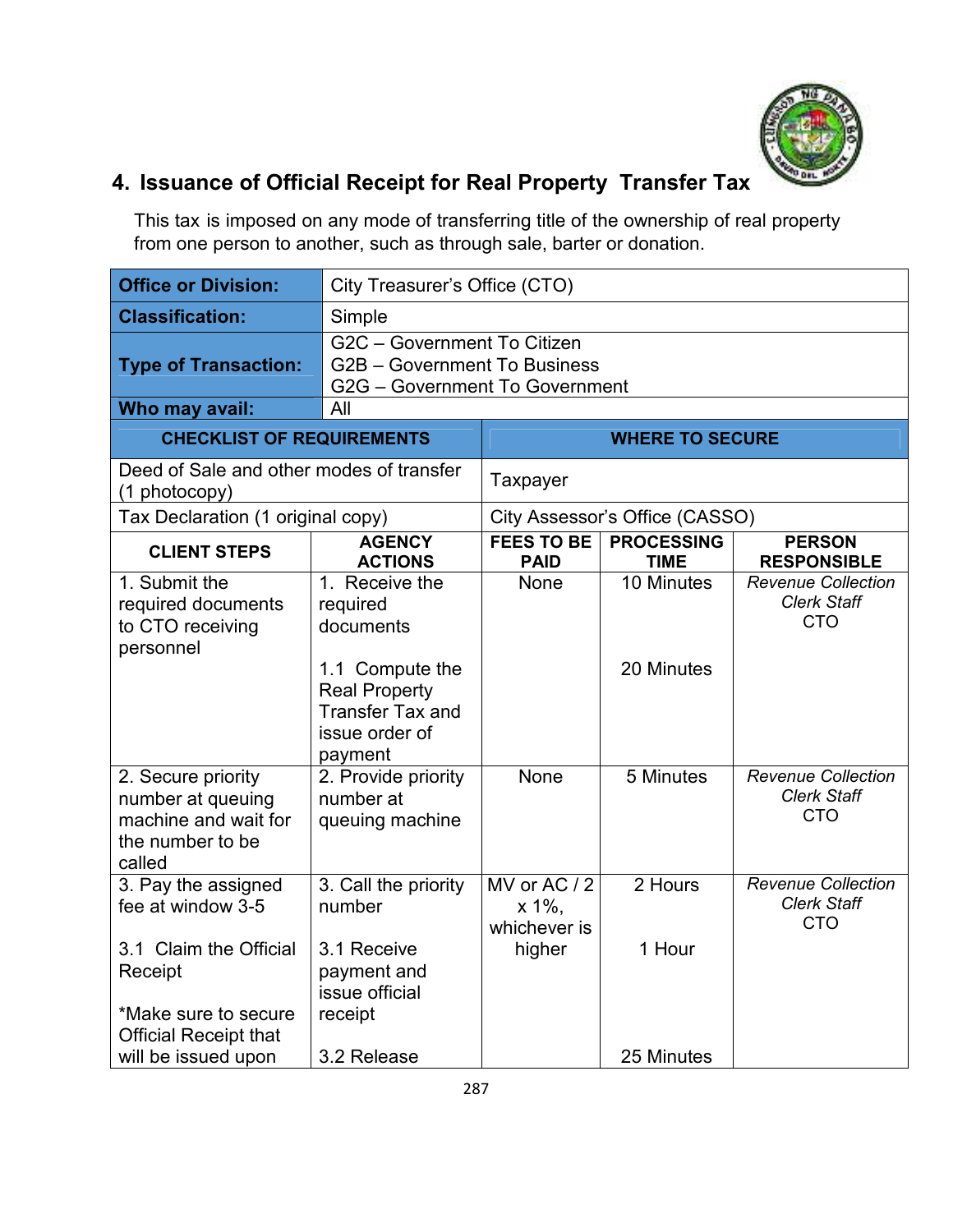

| payment | official receipt |                                                                                                                  |       |  |
|---------|------------------|------------------------------------------------------------------------------------------------------------------|-------|--|
|         |                  | $\vert$ MV or AC / 2 $\vert$<br>TOTAL: $\begin{vmatrix} x & 1\% , \ \text{whichever is} \end{vmatrix}$<br>higher | 4 hrs |  |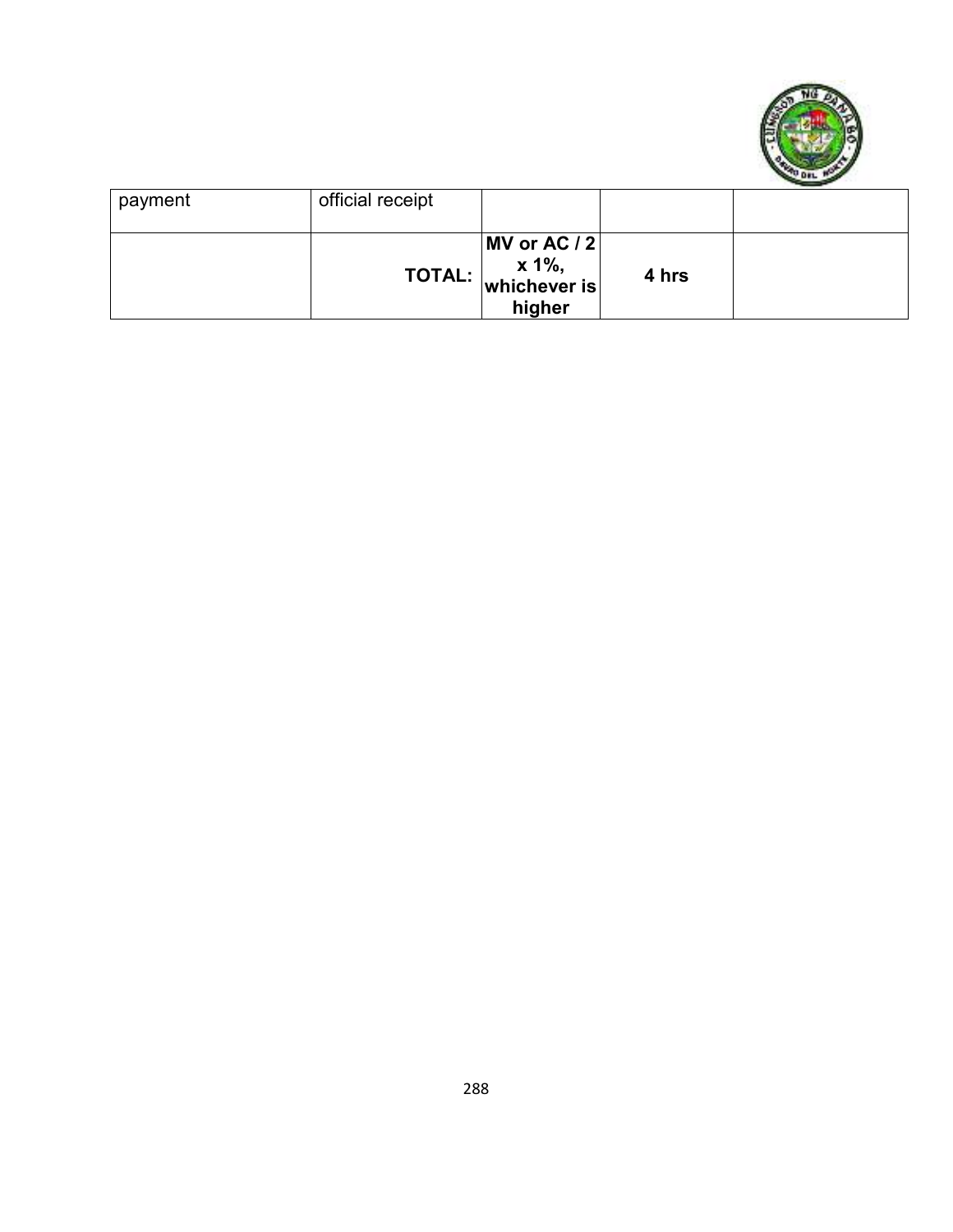## **5. Issuance of Real Property Tax Clearance**

This clearance is being issued for showing the real property owner has paid all tax obligations in the city.

| <b>Office or Division:</b>                                                                               | City Treasurer's Office (CTO)                                                                                                |                                  |                                   |                                                         |
|----------------------------------------------------------------------------------------------------------|------------------------------------------------------------------------------------------------------------------------------|----------------------------------|-----------------------------------|---------------------------------------------------------|
| <b>Classification:</b>                                                                                   | Simple                                                                                                                       |                                  |                                   |                                                         |
| <b>Type of Transaction:</b>                                                                              | G2C - Government To Citizen<br>G2B - Government To Business<br>G2G - Government To Government<br>All                         |                                  |                                   |                                                         |
| Who may avail:                                                                                           |                                                                                                                              |                                  |                                   |                                                         |
| <b>CHECKLIST OF REQUIREMENTS</b>                                                                         |                                                                                                                              |                                  | <b>WHERE TO SECURE</b>            |                                                         |
| <b>For Building Permit Purposes</b><br>1. Tax Declaration or Current Tax<br>Receipts (1 original copy)   |                                                                                                                              |                                  | City Assessor's Office / Taxpayer |                                                         |
| 2. Special Power of Attorney (SPA), if                                                                   |                                                                                                                              | Taxpayer                         |                                   |                                                         |
| Representative (1 original copy)<br>3. Program of Works/Contract (1<br>original copy)                    |                                                                                                                              | Taxpayer                         |                                   |                                                         |
| <b>For Other Purposes</b>                                                                                |                                                                                                                              |                                  |                                   |                                                         |
| 1. Tax Declaration or Current Tax                                                                        |                                                                                                                              | <b>City Assessor's Office</b>    |                                   |                                                         |
| Receipts (1 original copy)<br>2. Special Power of Attorney (SPA), if<br>Representative (1 original copy) |                                                                                                                              | Taxpayer                         |                                   |                                                         |
| <b>CLIENT STEPS</b>                                                                                      | <b>AGENCY</b><br><b>ACTIONS</b>                                                                                              | <b>FEES TO BE</b><br><b>PAID</b> | <b>PROCESSING</b><br><b>TIME</b>  | <b>PERSON</b><br><b>RESPONSIBLE</b>                     |
| 1. Submit the<br>required documents<br>to CTO receiving<br>personnel                                     | 1. Receive and<br>verify the required<br>documents and<br>records of full<br>payment of the<br>current year on<br><b>RPT</b> | None                             | 10 Minutes                        | <b>Revenue Collection</b><br><b>Staff</b><br><b>CTO</b> |
|                                                                                                          | 1.1 Issue order of<br>payment                                                                                                |                                  | 20 Minutes                        |                                                         |
| 2. Secure priority<br>number at queuing<br>machine and wait for<br>the number to be<br>called            | 2. Provide priority<br>number at<br>queuing machine                                                                          | None                             | 5 Minutes                         | <b>Revenue Collection</b><br><b>Staff</b><br><b>CTO</b> |
| 3. Pay the assigned                                                                                      | 3. Call priority                                                                                                             | Tax                              | 2 Hours                           | <b>Revenue Collection</b>                               |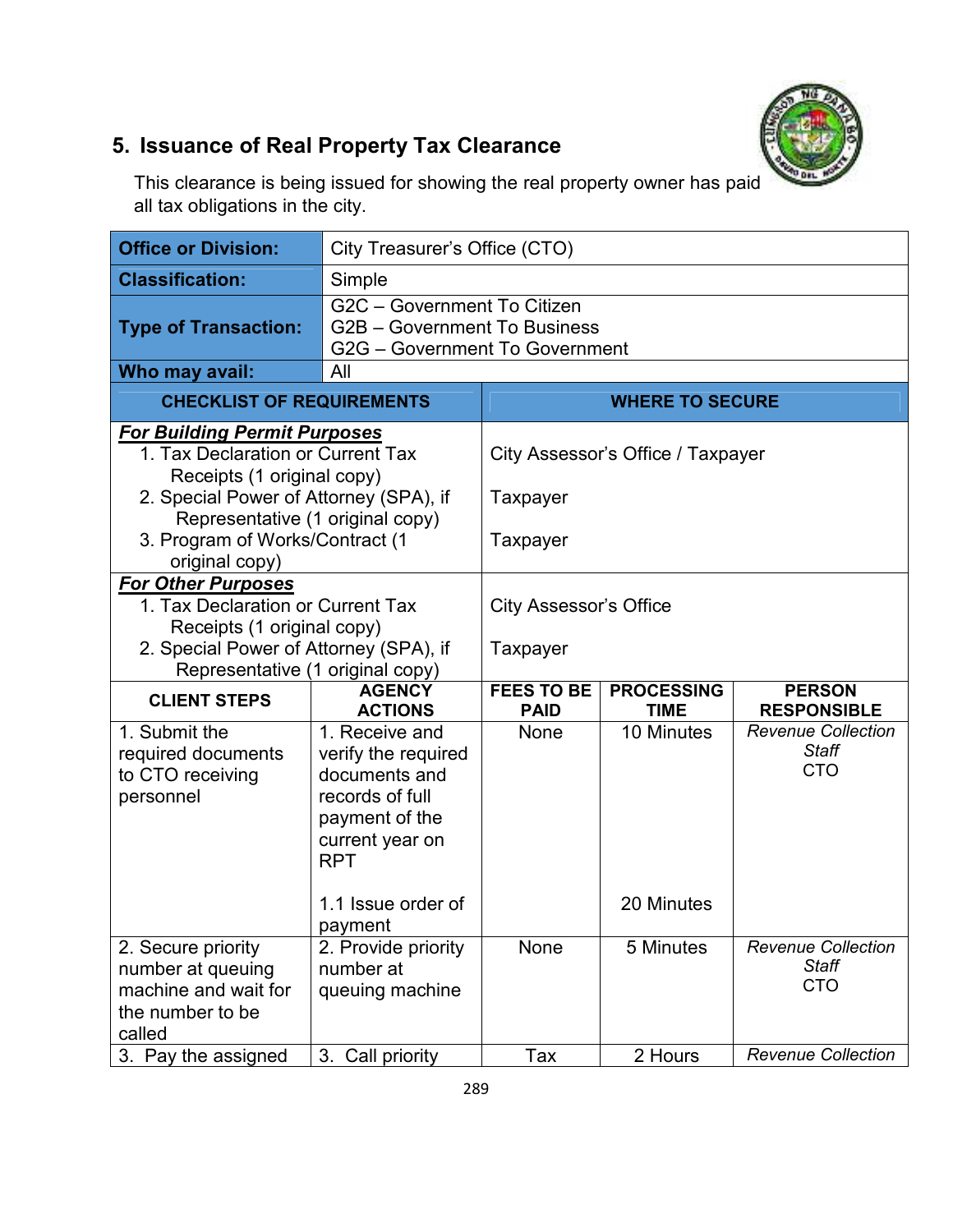

| fee at window 3-5                                                                                                           | number                                                                                                             | Clearance -<br>Php                              |            | <b>Clerk Staff</b><br><b>CTO</b>                              |
|-----------------------------------------------------------------------------------------------------------------------------|--------------------------------------------------------------------------------------------------------------------|-------------------------------------------------|------------|---------------------------------------------------------------|
| 3.1 Claim the Official<br>Receipt<br>*Make sure to secure<br><b>Official Receipt that</b><br>will be issued upon<br>payment | 3.1 Receive<br>payment and<br>issue official<br>receipt<br>3.2 Release<br>official receipt                         | 100.00/copy                                     | 1 Hour     |                                                               |
| 4. Return and<br>present the OR to the<br>CTO receiving<br>personnel<br>4.1 Claim the tax<br>clearance                      | 4. Receive the OR<br>presented,<br>prepare, verify<br>and approve tax<br>clearance<br>4.1 Release tax<br>clearance | None                                            | 25 Minutes | <b>Revenue Collection</b><br><b>Clerk Staff</b><br><b>CTO</b> |
|                                                                                                                             | <b>TOTAL:</b>                                                                                                      | Tax<br>Clearance -<br><b>Php</b><br>100.00/copy | 4 hrs      |                                                               |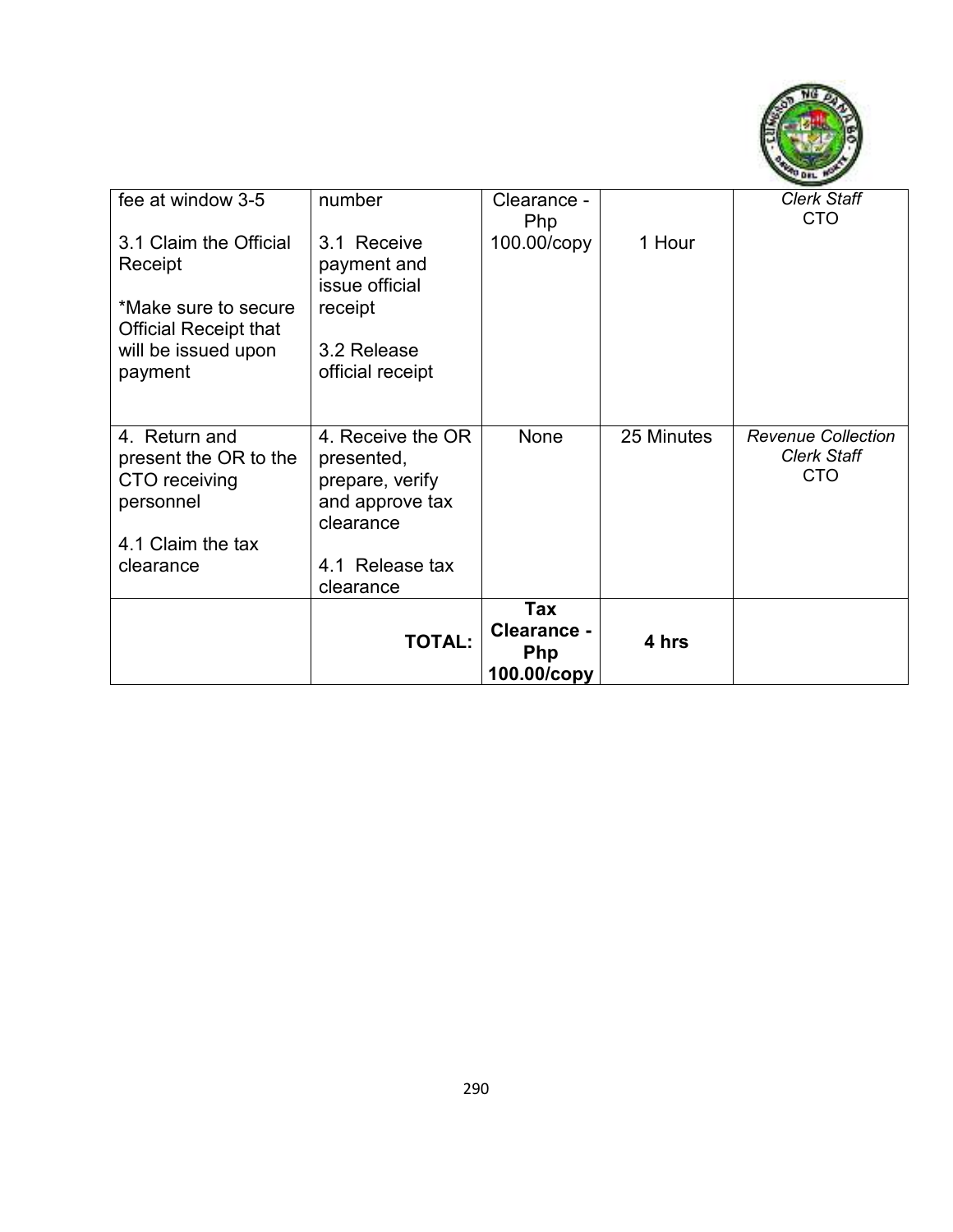

#### **6. Issuance of Official Receipt for Miscellaneous Fees**

(Assessor's Fees, Civil Registration Fees, Certification, Occupational Permit Fee, Mayor's Permit Fee, Building Permit Fee, Electrical Permit Fee, MTOP, Bicycle Registration Fee and Other Fees and Charges)

Receipt for payment from miscellaneous fees and charges billed by the issuing government offices.

| <b>Office or Division:</b>                                                                                               |                                                                                                          | City Treasurer's Office (CTO)                                                                               |                                         |                                                               |  |
|--------------------------------------------------------------------------------------------------------------------------|----------------------------------------------------------------------------------------------------------|-------------------------------------------------------------------------------------------------------------|-----------------------------------------|---------------------------------------------------------------|--|
| <b>Classification:</b>                                                                                                   | Simple                                                                                                   |                                                                                                             |                                         |                                                               |  |
| <b>Type of Transaction:</b>                                                                                              | G2C - Government to Citizen<br>G2B - Government to Business<br>G2G - Government to Government            |                                                                                                             |                                         |                                                               |  |
| Who may avail:                                                                                                           | All                                                                                                      |                                                                                                             |                                         |                                                               |  |
| <b>CHECKLIST OF REQUIREMENTS</b>                                                                                         |                                                                                                          | <b>WHERE TO SECURE</b>                                                                                      |                                         |                                                               |  |
| <b>Billing Statement of Account (1 original</b><br>copy)                                                                 |                                                                                                          |                                                                                                             | <b>Issuing Government Agency/Office</b> |                                                               |  |
| <b>CLIENT STEPS</b>                                                                                                      | <b>AGENCY</b><br><b>ACTIONS</b>                                                                          | <b>FEES TO BE</b><br><b>PROCESSING</b><br><b>PERSON</b><br><b>PAID</b><br><b>TIME</b><br><b>RESPONSIBLE</b> |                                         |                                                               |  |
| 1. Secure priority<br>number at queuing<br>machine and wait for<br>the number to be<br>called                            | 1. Provide priority<br>number at<br>queuing machine                                                      | None                                                                                                        | 5 minutes                               | <b>Revenue Collection</b><br><b>Staff</b><br><b>CTO</b>       |  |
| 2. Submit the priority<br>number and billing<br>statement of account<br>at CTO Window 3-5<br>and pay the assigned<br>fee | 2. Call the priority<br>number<br>2.1 Receive and<br>verify the payment<br>and issue official<br>receipt | Based on<br>billing/s<br>received                                                                           | 25 minutes                              | <b>Revenue Collection</b><br><b>Staff</b><br><b>CTO</b>       |  |
| 3. Claim the Official<br>Receipt<br>*Make sure to secure                                                                 | 3. Release official<br>receipt                                                                           | Tax<br>Clearance -<br>Php<br>100.00/copy                                                                    | 5 Minutes                               | <b>Revenue Collection</b><br><b>Clerk Staff</b><br><b>CTO</b> |  |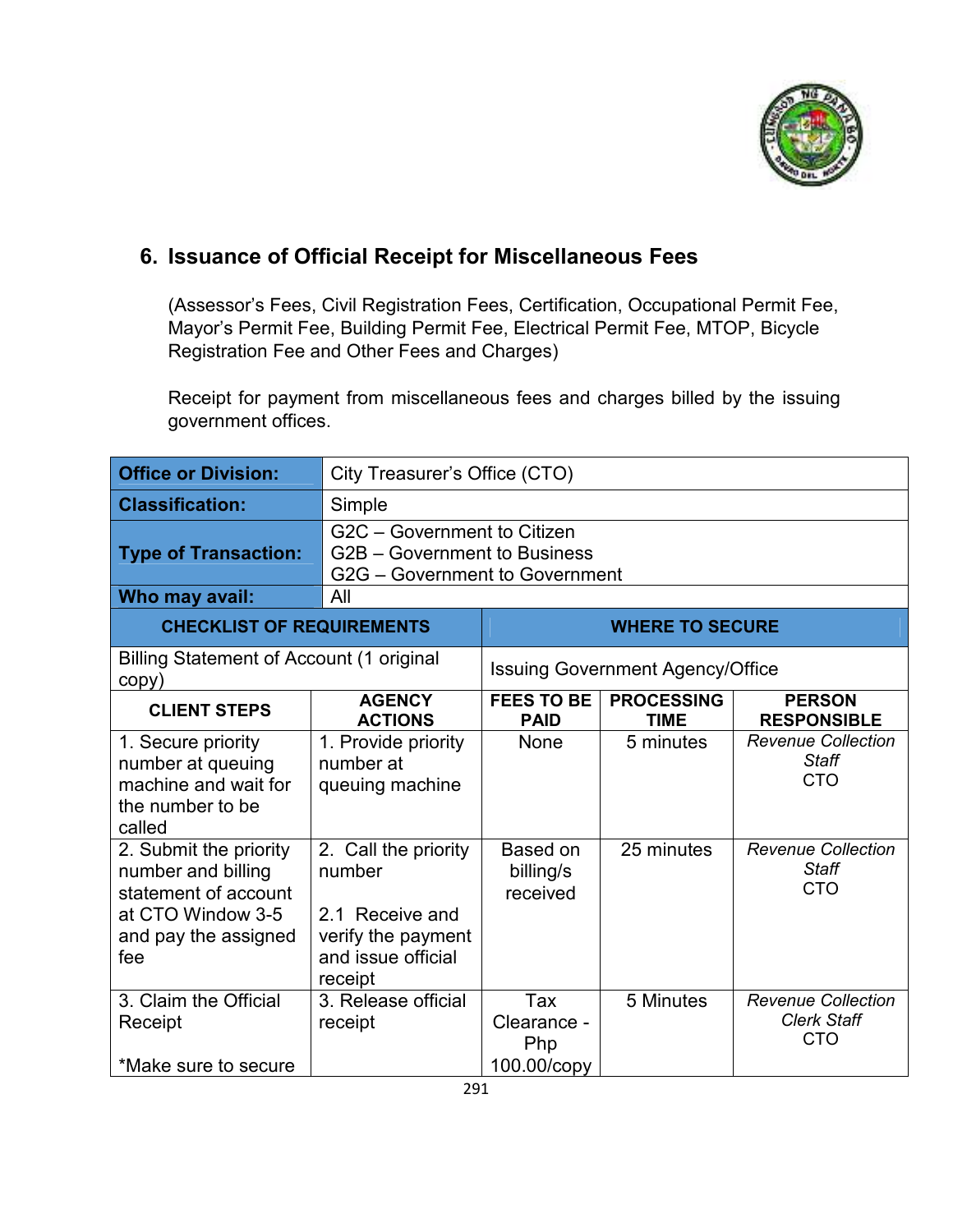

| <b>Official Receipt that</b><br>will be issued upon |               |                                          |            |  |
|-----------------------------------------------------|---------------|------------------------------------------|------------|--|
| payment                                             |               |                                          |            |  |
|                                                     | <b>TOTAL:</b> | <b>Based on</b><br>billing/s<br>received | 35 Minutes |  |

\*\*\*The processing time is under usual circumstances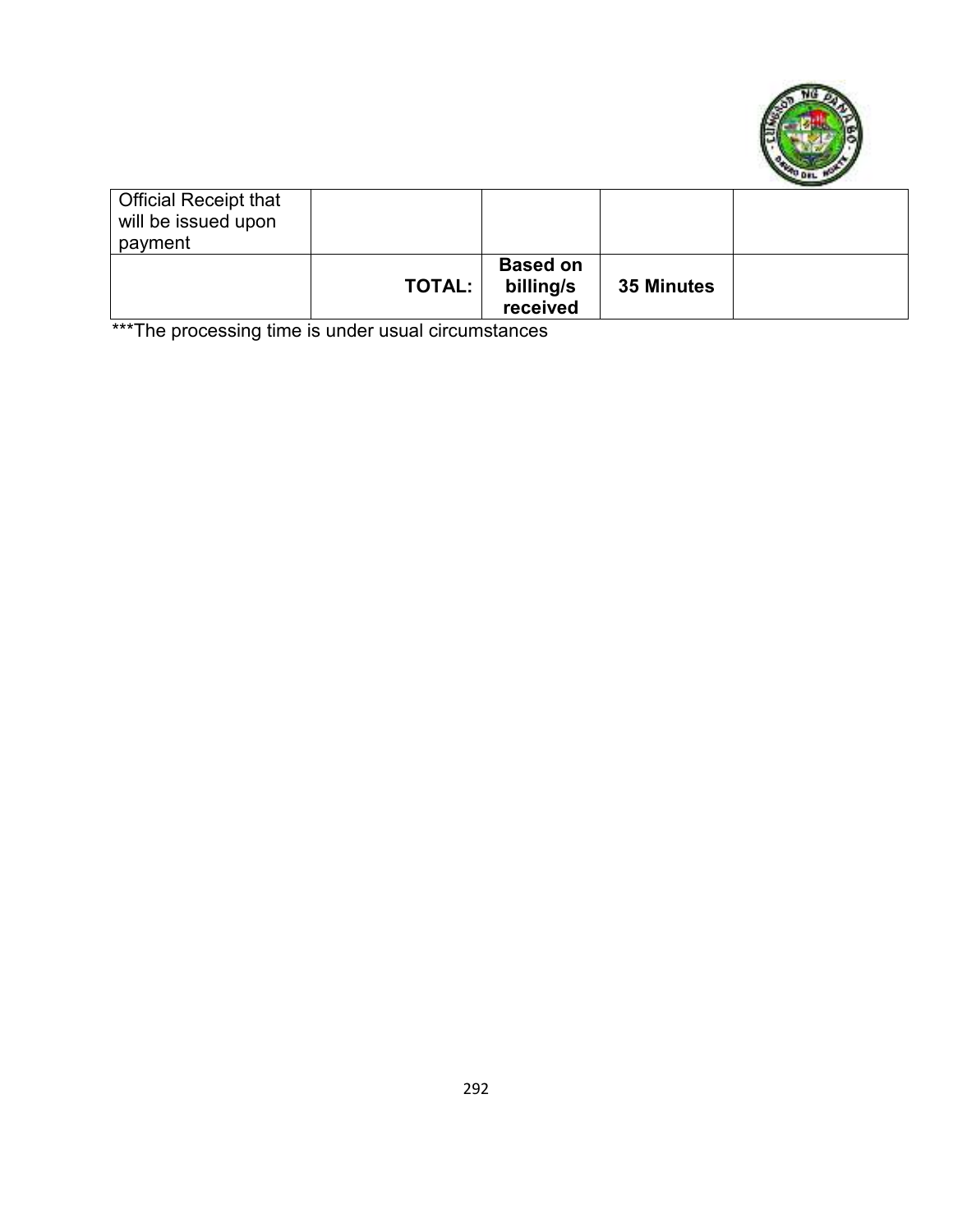

#### **7. Issuance Of Official Receipt For Amusement Tax**

Tax to be collected from proprietors, lessees, or operators of theaters, cinemas, concert halls, circuses, boxing stadia, and other amusement places. This is a percentage tax on gross receipts from admissions of amusement places such as movie houses, clubs and other places of entertainment.

| <b>Office or Division:</b>                                                                                                                                                             | City Treasurer's Office (CTO)                                                                                                                 |                                                                                                                               |                                  |                                                         |  |
|----------------------------------------------------------------------------------------------------------------------------------------------------------------------------------------|-----------------------------------------------------------------------------------------------------------------------------------------------|-------------------------------------------------------------------------------------------------------------------------------|----------------------------------|---------------------------------------------------------|--|
| <b>Classification:</b>                                                                                                                                                                 | Simple                                                                                                                                        |                                                                                                                               |                                  |                                                         |  |
| <b>Type of Transaction:</b>                                                                                                                                                            | G2C - Government to Citizen<br>G2B - Government to Business                                                                                   |                                                                                                                               |                                  |                                                         |  |
| Who may avail:                                                                                                                                                                         | All                                                                                                                                           |                                                                                                                               |                                  |                                                         |  |
| <b>CHECKLIST OF REQUIREMENTS</b>                                                                                                                                                       |                                                                                                                                               |                                                                                                                               | <b>WHERE TO SECURE</b>           |                                                         |  |
| Ticket Sales Report (1 original copy)                                                                                                                                                  |                                                                                                                                               | Taxpayer                                                                                                                      |                                  |                                                         |  |
| Actual Inspection Report of CTO<br>Personnel (1 original copy)                                                                                                                         |                                                                                                                                               | <b>City Treasurer's Office</b>                                                                                                |                                  |                                                         |  |
| <b>CLIENT STEPS</b>                                                                                                                                                                    | <b>AGENCY</b><br><b>ACTIONS</b>                                                                                                               | <b>FEES TO BE</b><br><b>PAID</b>                                                                                              | <b>PROCESSING</b><br><b>TIME</b> | <b>PERSON</b><br><b>RESPONSIBLE</b>                     |  |
| 1. Submit all the<br>required documents<br>to the CTO Personnel                                                                                                                        | 1. Receive and<br>verify the<br>documents and<br>compute tax<br>based on the<br>actual inspection<br>on-site<br>1.1 Issue order of<br>payment | None                                                                                                                          | 30 Minutes<br>30 Minutes         | <b>Revenue Collection</b><br><b>Staff</b><br><b>CTO</b> |  |
| 2. Pay the assigned<br>fees to the collector<br>on site<br>2.1 Claim the Official<br>Receipt<br>*Make sure to secure<br><b>Official Receipt that</b><br>will be issued upon<br>payment | $2.$ Receive<br>payment and<br>issue official<br>receipt<br>2.1 Release<br>official receipt                                                   | 15 % of gross<br>receipts<br>(Concert Hall,<br>Comedy Bars,<br>KTV, Clubs,<br>Cocktail<br>lounges and<br>other Night<br>Spots | 2 Hours<br>1 Hours               | <b>Revenue Collection</b><br><b>Staff</b><br><b>CTO</b> |  |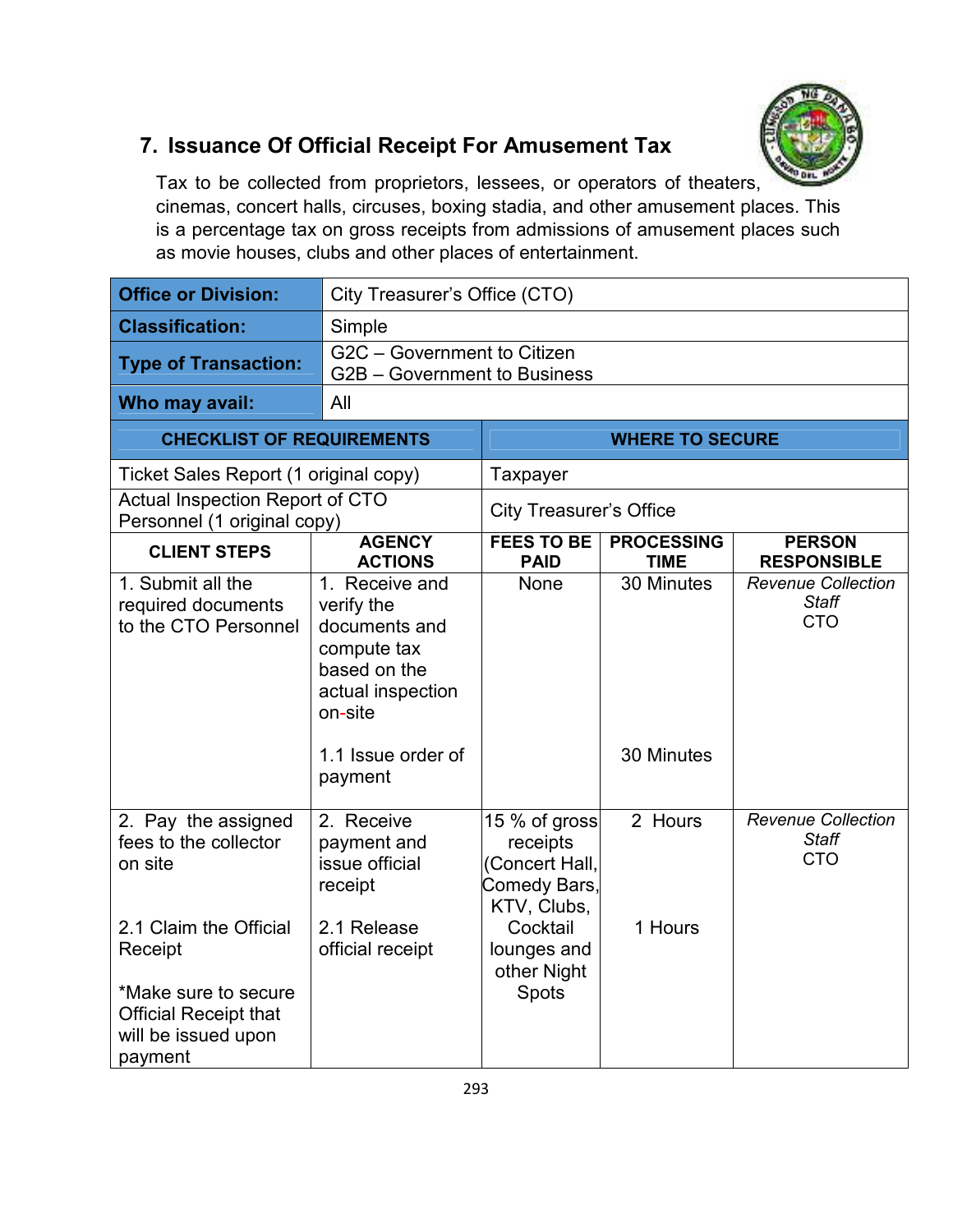

|               | 30% of gross<br>receipts<br>(Cockpits/Der<br>by)                                                                                                                                                     |       |  |
|---------------|------------------------------------------------------------------------------------------------------------------------------------------------------------------------------------------------------|-------|--|
| <b>TOTAL:</b> | 15 % of<br>gross<br>receipts<br>(Concert<br>Hall, Comedy<br>Bars, KTV,<br>Clubs,<br><b>Cocktail</b><br>lounges and<br>other Night<br><b>Spots</b><br>30% of gross<br>receipts<br>(Cockpits/De<br>rby | 4 hrs |  |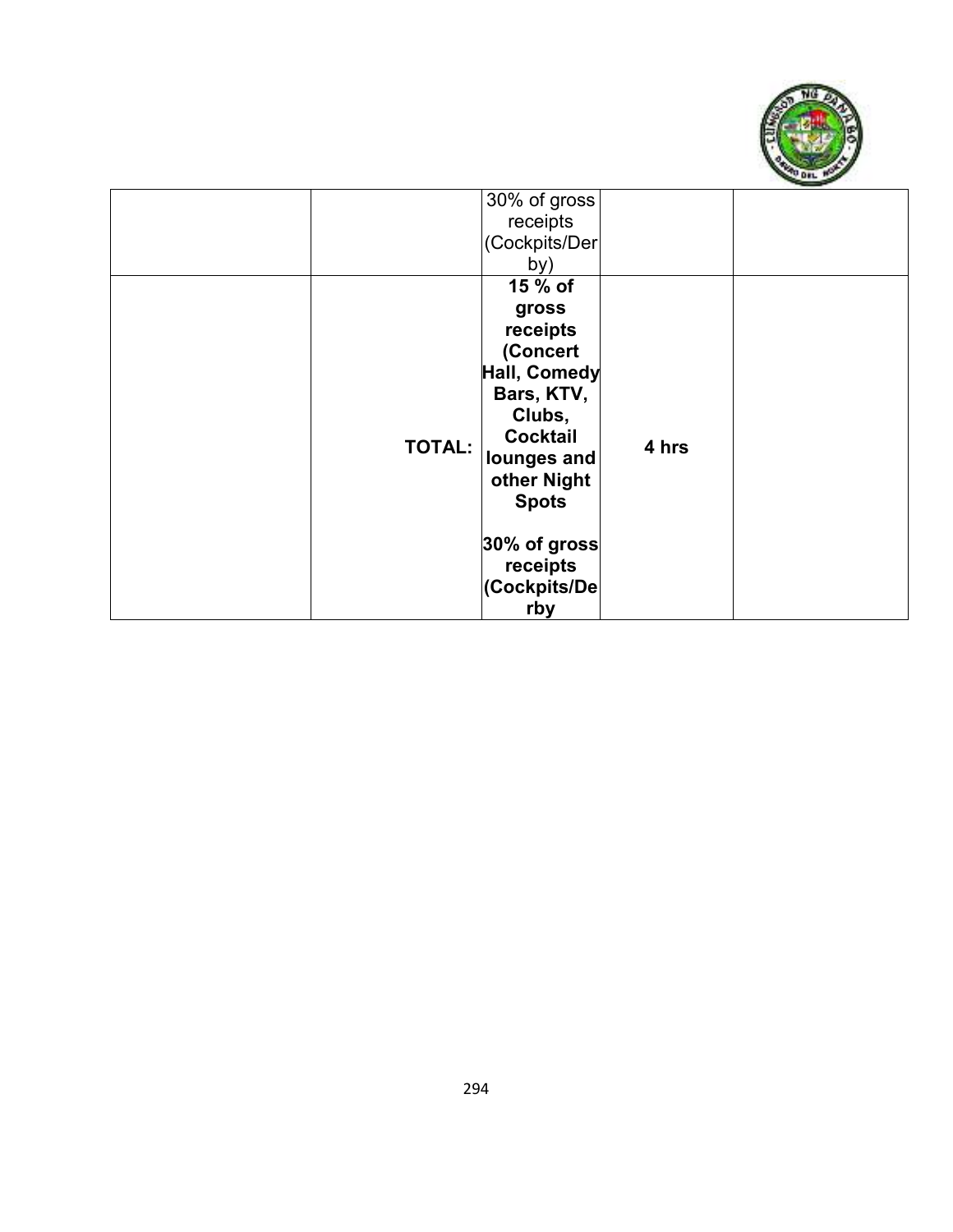

#### **8. Issuance And Release Of Checks For Government / Private Transaction**

This is the disbursement of local funds through checks for the settlement of government payables - or obligations and the transaction made with the city for the goods delivered, services rendered, government assistance and other payables.

| <b>Office or Division:</b>                                                                                  |                                                                                                                                                                                                    | City Treasurer's Office (CTO)    |                                  |                                                                          |  |
|-------------------------------------------------------------------------------------------------------------|----------------------------------------------------------------------------------------------------------------------------------------------------------------------------------------------------|----------------------------------|----------------------------------|--------------------------------------------------------------------------|--|
| <b>Classification:</b>                                                                                      | Simple                                                                                                                                                                                             |                                  |                                  |                                                                          |  |
| <b>Type of Transaction:</b>                                                                                 | $\overline{G2C}$ – Government to Citizen<br>G2B - Government to Business<br>C2G - Government to Government                                                                                         |                                  |                                  |                                                                          |  |
| Who may avail:                                                                                              | All                                                                                                                                                                                                |                                  |                                  |                                                                          |  |
| <b>CHECKLIST OF REQUIREMENTS</b>                                                                            |                                                                                                                                                                                                    |                                  | <b>WHERE TO SECURE</b>           |                                                                          |  |
| Duly approved disbursement voucher with<br>supporting documents (1 original copy)                           |                                                                                                                                                                                                    | <b>City Accounting Office</b>    |                                  |                                                                          |  |
| <b>CLIENT STEPS</b>                                                                                         | <b>AGENCY</b><br><b>ACTIONS</b>                                                                                                                                                                    | <b>FEES TO BE</b><br><b>PAID</b> | <b>PROCESSING</b><br><b>TIME</b> | <b>PERSON</b><br><b>RESPONSIBLE</b>                                      |  |
| 1. Submit the<br>approved voucher<br>and other supporting<br>documents to the<br>receiving CTO<br>Personnel | 1. Receive and<br>verify the<br>approved<br>voucher, log and<br>submit to check-<br>in-charge                                                                                                      | None                             | 4 Hours                          | <b>Staff</b><br><b>CTO</b>                                               |  |
| 2. None                                                                                                     | 2. Check and<br>verify availability<br>of funds, encode<br>issue checks<br>2.1 Log and<br>submit the checks<br>to the City<br>Mayor's<br>Office/City<br>Administrator's<br>Office for<br>signature | None                             | 1 Day                            | Cash Receipts and<br><b>Disbursement Staff</b><br><b>CTO</b><br>CMO/CADO |  |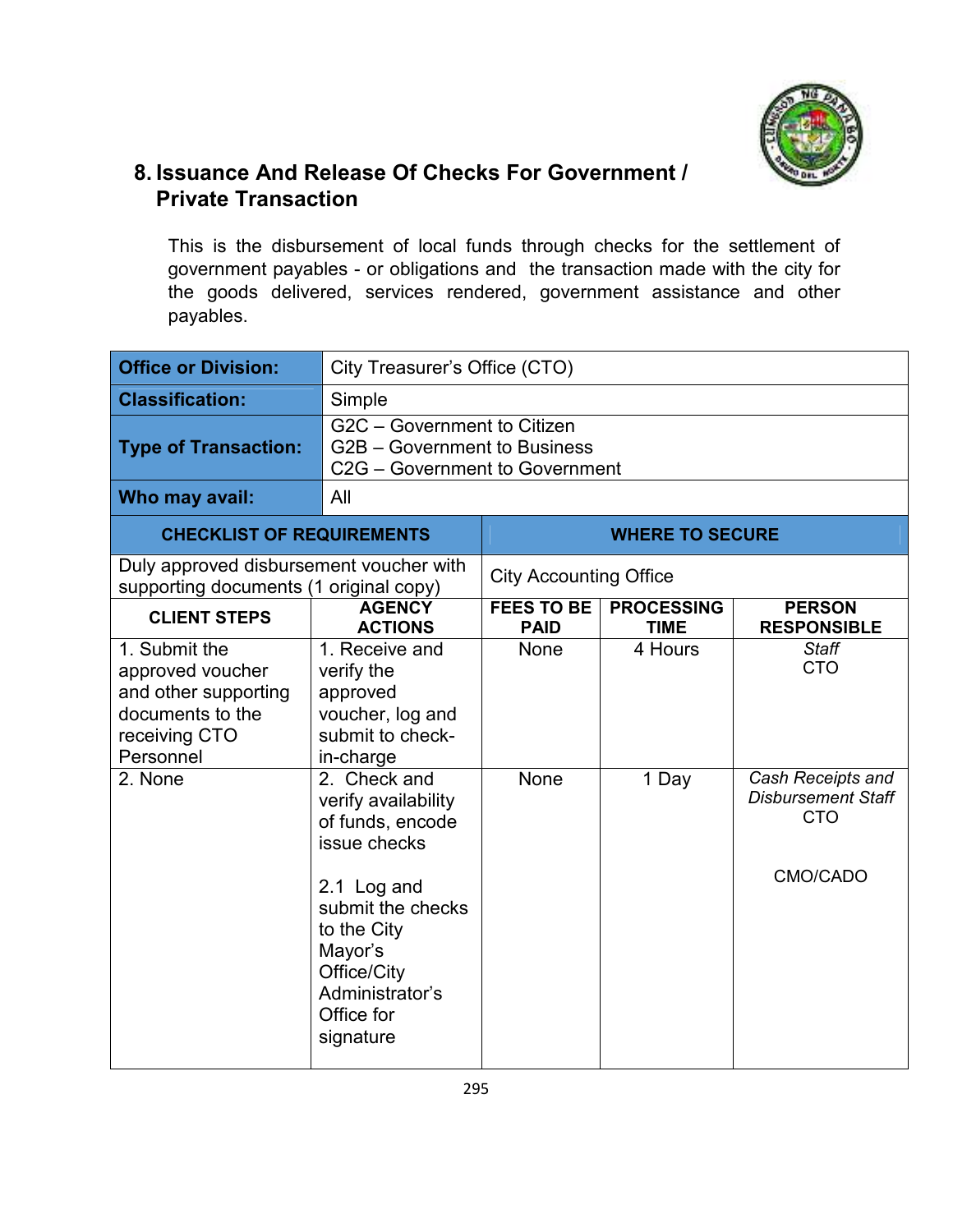

| 3. Submit the signed<br>checks with<br>Accountant's advice  | 3. Receive the<br>signed checks<br>and verify the<br>Accountant's<br>advice              | None        | 4 Hours | Cash Receipts and<br><b>Disbursement Staff</b><br><b>CTO</b> |
|-------------------------------------------------------------|------------------------------------------------------------------------------------------|-------------|---------|--------------------------------------------------------------|
|                                                             | 3.1 Countersign<br>and forward to the<br><b>City Treasurer for</b><br>approval           |             | 4 Hours |                                                              |
| 4. Issue<br>official/collection<br>receipt<br>4.1 Claim the | 4. Receive and<br>verify the<br>official/collection<br>receipt issued<br>4.1 Release the | None        | 4 Hours | Cash Receipts and<br><b>Disbursement Staff</b><br><b>CTO</b> |
| approved check/s at<br>CTO Window 10                        | approved check/s                                                                         |             |         |                                                              |
|                                                             | <b>TOTAL:</b>                                                                            | <b>None</b> | 3 Days  |                                                              |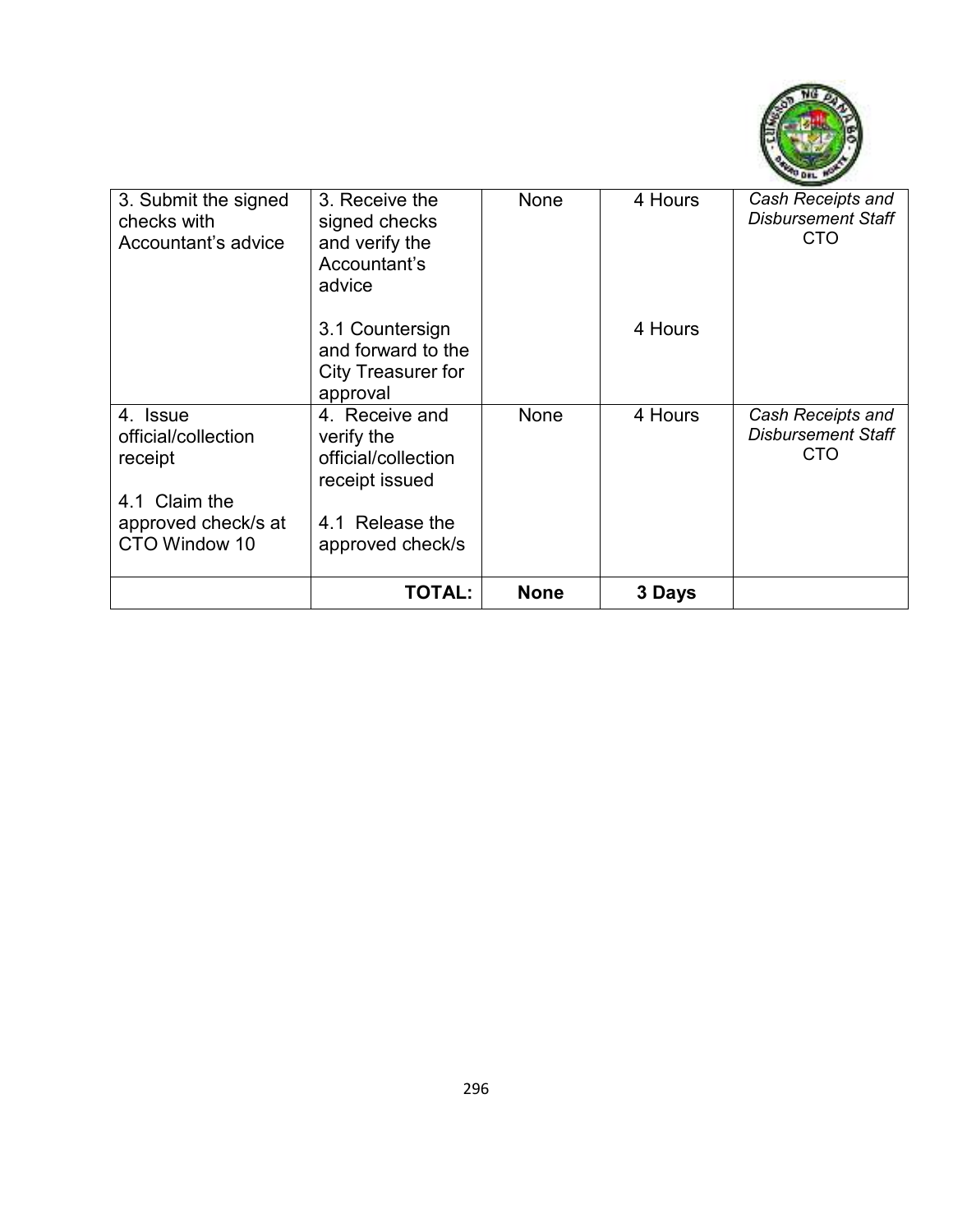

#### **9. Issuance of Statement of Accounts for Real Property Tax And Business Permits (Walk-In Clients)**

Statement of account issued to the taxpayers for taxes either real property or business for their reference and requirements for the payment.

| <b>Office or Division:</b>                                                                                        | City Treasurer's Office (CTO)                                                                              |                                                 |                                  |                                                         |  |
|-------------------------------------------------------------------------------------------------------------------|------------------------------------------------------------------------------------------------------------|-------------------------------------------------|----------------------------------|---------------------------------------------------------|--|
| <b>Classification:</b>                                                                                            | Simple                                                                                                     |                                                 |                                  |                                                         |  |
| <b>Type of Transaction:</b>                                                                                       | G2C - Government to Citizen<br>G2B - Government to Business<br>C <sub>2</sub> G – Government to Government |                                                 |                                  |                                                         |  |
| Who may avail:                                                                                                    | All                                                                                                        |                                                 |                                  |                                                         |  |
| <b>CHECKLIST OF REQUIREMENTS</b>                                                                                  |                                                                                                            | <b>WHERE TO SECURE</b>                          |                                  |                                                         |  |
| Tax Declaration Number (RPT) or<br>Current/Previous Tax Receipts (1 original<br>copy)                             |                                                                                                            | City Assessor's Office/ City Treasurer's Office |                                  |                                                         |  |
| <b>CLIENT STEPS</b>                                                                                               | <b>AGENCY</b><br><b>ACTIONS</b>                                                                            | <b>FEES TO BE</b><br><b>PAID</b>                | <b>PROCESSING</b><br><b>TIME</b> | <b>PERSON</b><br><b>RESPONSIBLE</b>                     |  |
| 1. Proceed to<br><b>Revenue Collection</b><br>Section and submit<br>the required<br>documents to CTO<br>Personnel | 1. Receive and<br>verify the<br>documents<br>presented<br>1.1 Assess /<br>compute                          | None                                            | 30 Minutes<br>3 Hours            | <b>Revenue Collection</b><br><b>Staff</b><br><b>CTO</b> |  |
|                                                                                                                   | statement of<br>accounts                                                                                   |                                                 |                                  |                                                         |  |
| 2. Claim Statement of<br><b>Accounts at CTO</b><br>Personnel                                                      | 2. Release the<br>statement of<br>accounts                                                                 | None                                            | 30 Minutes                       | <b>Revenue Collection</b><br><b>Staff</b><br><b>CTO</b> |  |
|                                                                                                                   | <b>TOTAL:</b>                                                                                              | <b>None</b>                                     | 4 Hours                          |                                                         |  |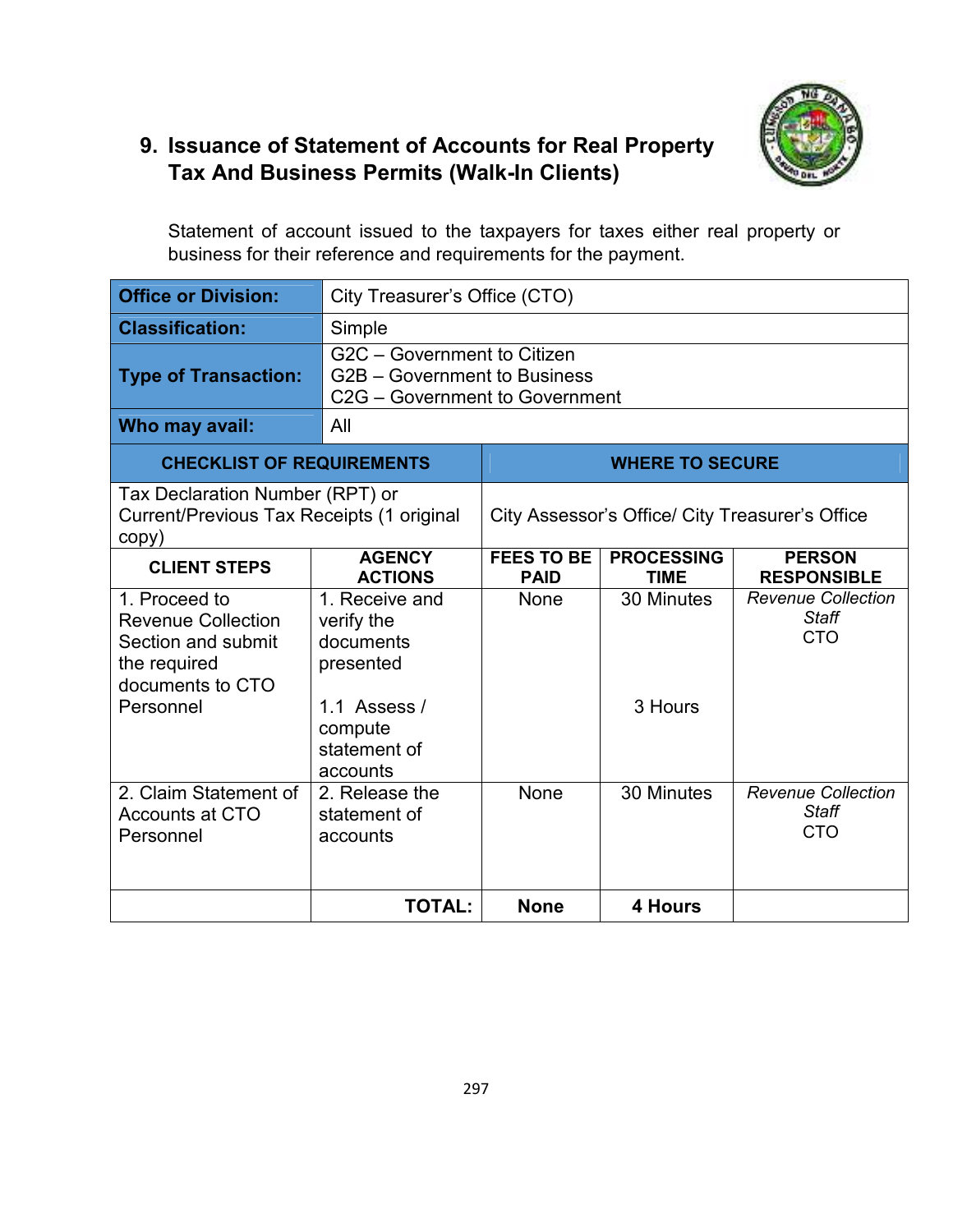

#### **10. Issuance of Certifications (Certification of Full Payment, Lost Receipts and other Documents)**

Certification issued for the full payment of any transactions with the city in case of loss of official receipts issued to the taxpayer.

| <b>Office or Division:</b>                                                                    |                                                                                                   | City Treasurer's Office (CTO)                      |                                  |                                                               |  |
|-----------------------------------------------------------------------------------------------|---------------------------------------------------------------------------------------------------|----------------------------------------------------|----------------------------------|---------------------------------------------------------------|--|
| <b>Classification:</b>                                                                        | Simple                                                                                            |                                                    |                                  |                                                               |  |
| <b>Type of Transaction:</b>                                                                   | G2C - Government to Citizen<br>G2B - Government to Business<br>C2G - Government to Government     |                                                    |                                  |                                                               |  |
| Who may avail:                                                                                | All                                                                                               |                                                    |                                  |                                                               |  |
| <b>CHECKLIST OF REQUIREMENTS</b>                                                              |                                                                                                   |                                                    | <b>WHERE TO SECURE</b>           |                                                               |  |
| Name of Payor / Business Establishment                                                        |                                                                                                   | Taxpayer                                           |                                  |                                                               |  |
| <b>CLIENT STEPS</b>                                                                           | <b>AGENCY</b><br><b>ACTIONS</b>                                                                   | <b>FEES TO BE</b><br><b>PAID</b>                   | <b>PROCESSING</b><br><b>TIME</b> | <b>PERSON</b><br><b>RESPONSIBLE</b>                           |  |
| 1. Fill out the request<br>form and submit to<br>CTO receiving<br>personnel                   | 1. Receive and<br>verify the records<br>at the EXTRACS<br>system<br>1.1 Issue order of<br>payment | None                                               | 30 Minutes                       | Administrative<br><b>Support Staff</b><br><b>CTO</b>          |  |
| 2. Secure priority<br>number at queuing<br>machine and wait for<br>the number to be<br>called | 2. Provide priority<br>number at<br>queuing machine                                               | None                                               | 5 Minutes                        | <b>Revenue Collection</b><br><b>Staff</b><br><b>CTO</b>       |  |
| 3. Pay the assigned<br>fee at window 3-5                                                      | 3. Call the priority<br>number<br>3.1 Receive<br>payment and                                      | Certification -<br>Php<br>100.00/copy<br>Certified | 2 Hours                          | <b>Revenue Collection</b><br><b>Clerk Staff</b><br><b>CTO</b> |  |
| 3.1 Claim the Official<br>Receipt                                                             | issue official<br>receipt                                                                         | $Photocopy -$<br>Php<br>20.00/page                 |                                  |                                                               |  |
| *Make sure to secure<br><b>Official Receipt that</b>                                          | 3.2 Release<br>official receipt                                                                   |                                                    |                                  |                                                               |  |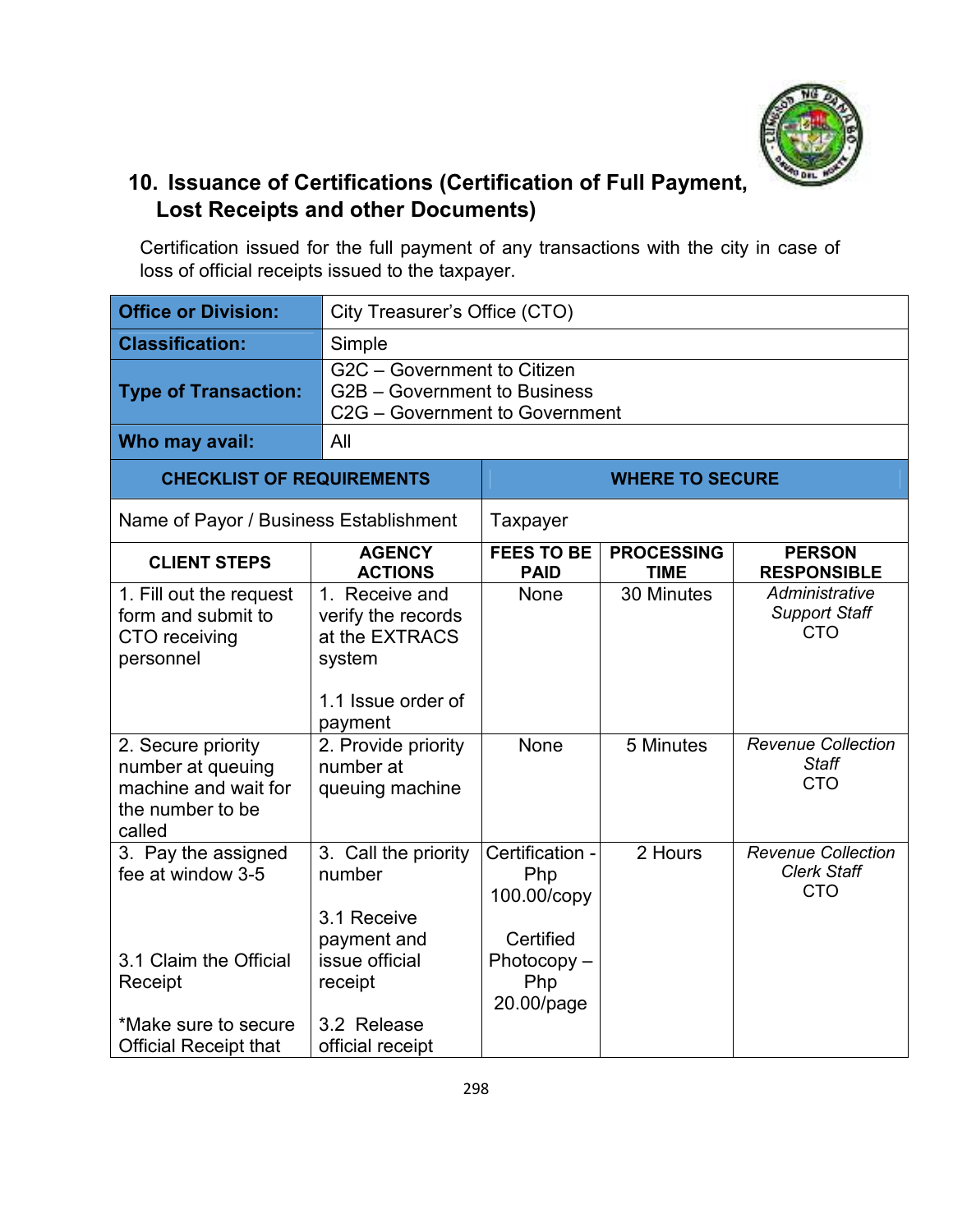

| will be issued upon<br>payment                                       |                                                                    |                                                     |            |                                               |
|----------------------------------------------------------------------|--------------------------------------------------------------------|-----------------------------------------------------|------------|-----------------------------------------------|
| 4. Return and<br>present the OR to the<br>CTO receiving<br>personnel | 4. Receive the<br>OR presented and<br>prepare the<br>certification | None                                                | 1 Hours    | Administrative<br><b>Support Staff</b><br>CTO |
| 4.1 Claim the<br>certification                                       | 4.1 Release<br>certification                                       |                                                     | 25 Minutes |                                               |
|                                                                      |                                                                    | <b>Certification</b><br>-Php<br>100.00/copy         |            |                                               |
|                                                                      | <b>TOTAL:</b>                                                      | <b>Certified</b><br>Photocopy-<br>Php<br>20.00/page | 4 Hours    |                                               |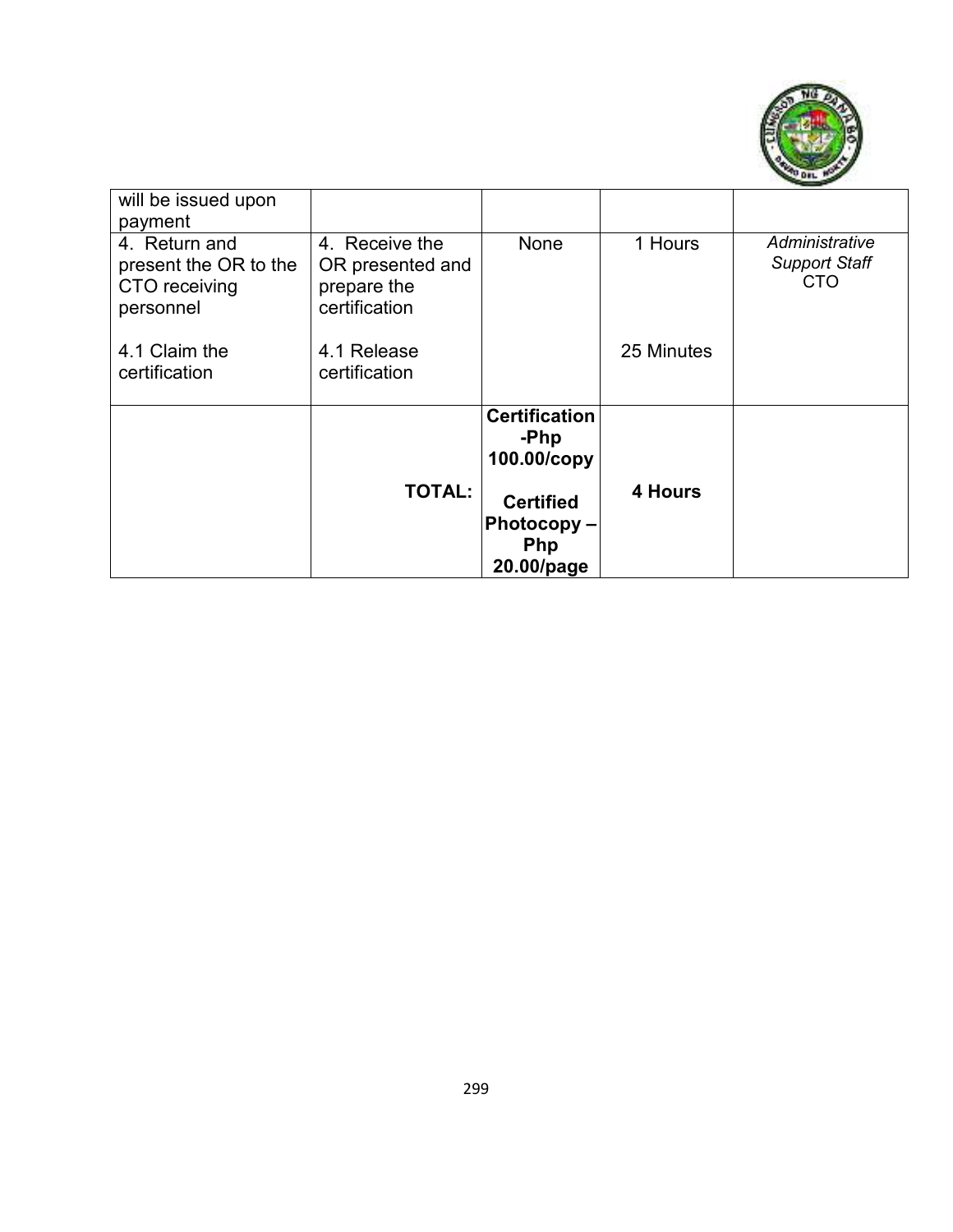

#### **11. Billing and Collection of Annual Fixed Tax for Delivery Truck/Van**

Issuance of billing statement for annual fixed tax for every truck, van or any vehicle used by manufacturers, producers, wholesalers, dealers or retailers in the delivery or distribution of the following products: distilled spirits, fermented liquors, soft drinks and other beverages, cigars and cigarettes, agricultural products whether n the original or processed form, poultry, livestock, meat, fish and aquatic products, plastic wares, appliances, furniture, and other products to sale outlets or consumers, directly/indirectly within the City.

| <b>Office or Division:</b>                                                                                           | City Treasurer's Office (CTO)                                                                                                                          |                                                                                                                         |                                  |                                                         |  |
|----------------------------------------------------------------------------------------------------------------------|--------------------------------------------------------------------------------------------------------------------------------------------------------|-------------------------------------------------------------------------------------------------------------------------|----------------------------------|---------------------------------------------------------|--|
| <b>Classification:</b>                                                                                               | Simple                                                                                                                                                 |                                                                                                                         |                                  |                                                         |  |
| <b>Type of Transaction:</b>                                                                                          | G2C - Government to Citizen<br>G2B - Government to Business                                                                                            |                                                                                                                         |                                  |                                                         |  |
| Who may avail:                                                                                                       | Delivery Van Owners / Operators / Drivers                                                                                                              |                                                                                                                         |                                  |                                                         |  |
| <b>CHECKLIST OF REQUIREMENTS</b>                                                                                     |                                                                                                                                                        |                                                                                                                         | <b>WHERE TO SECURE</b>           |                                                         |  |
|                                                                                                                      | Ownership Receipt or LTO Certificate of<br>Registration (1 original copy)                                                                              |                                                                                                                         |                                  |                                                         |  |
| <b>CLIENT STEPS</b>                                                                                                  | <b>AGENCY</b><br><b>ACTIONS</b>                                                                                                                        | <b>FEES TO BE</b><br><b>PAID</b>                                                                                        | <b>PROCESSING</b><br><b>TIME</b> | <b>PERSON</b><br><b>RESPONSIBLE</b>                     |  |
| 1. Submit all the<br>required documents<br>to the CTO Personnel                                                      | 1. Receive and<br>verify the required<br>documents and<br>compute tax<br>based on the<br>actual inspection<br>on-site<br>1.1 Issue order of<br>payment | None                                                                                                                    | 1 Hour<br>35 Minutes             | <b>Revenue Collection</b><br><b>Staff</b><br><b>CTO</b> |  |
| 2. Pay the assigned<br>fees to the collector<br>on site<br>2.1 Claim the Official<br>Receipt<br>*Make sure to secure | 2. Receive<br>payment and<br>issue official<br>receipt<br>2.1 Release<br>official receipt and<br>sticker or billing if<br>not paid                     | Motorcycle &<br>Motorized<br>$T$ ricycle – Php<br>200.00/unit<br>Jeepney &<br>similar vehicle<br>$-$ Php<br>400.00/unit | 2 Hours<br>25 Minutes            | <b>Revenue Collection</b><br><b>Staff</b><br><b>CTO</b> |  |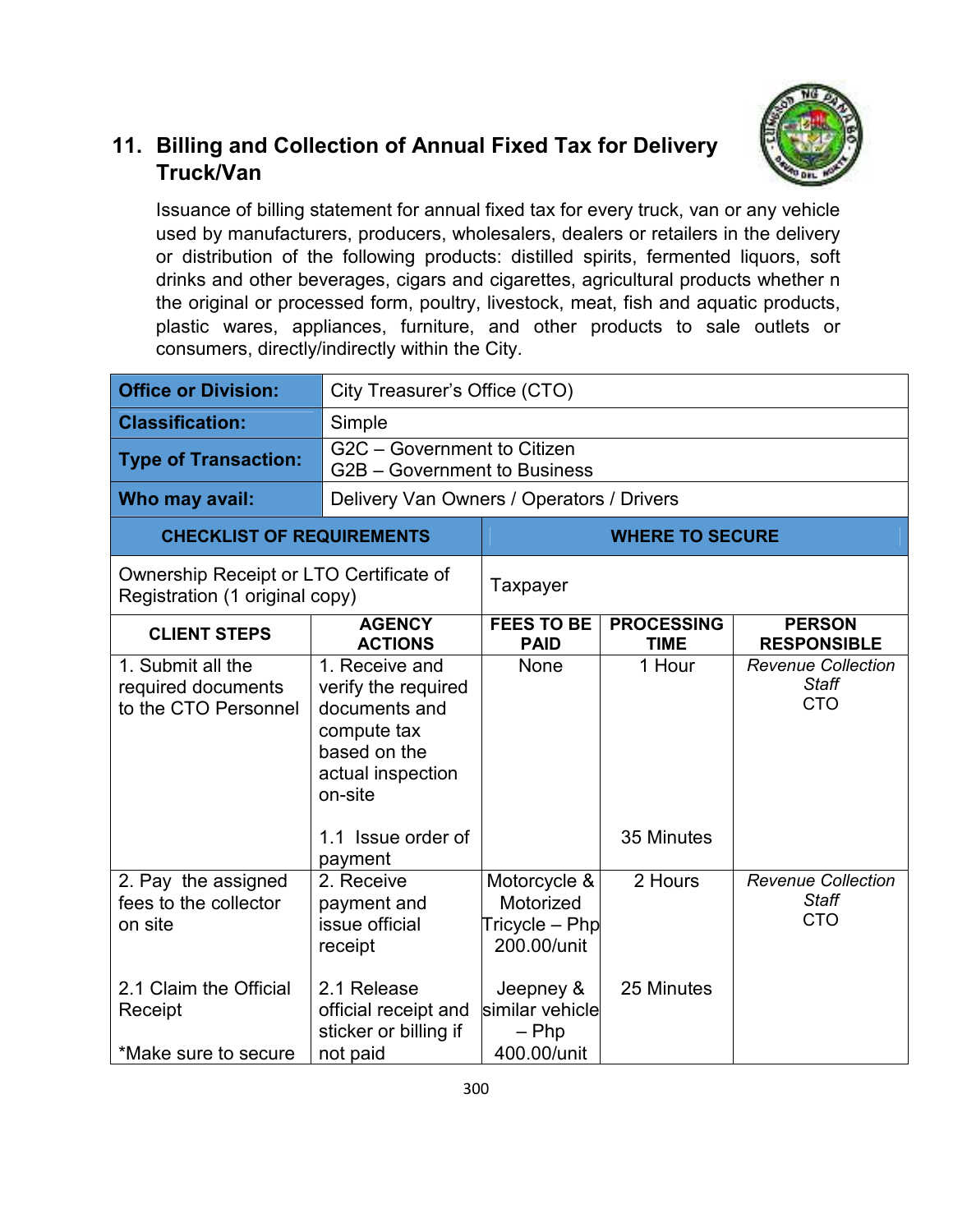

| <b>Official Receipt that</b> |               |                     |         |  |
|------------------------------|---------------|---------------------|---------|--|
| will be issued upon          |               | Vehicle with        |         |  |
| payment                      |               | six wheels          |         |  |
|                              |               | and above $-$       |         |  |
|                              |               | Php                 |         |  |
|                              |               | 500.00/unit         |         |  |
|                              |               | Motorcycle &        |         |  |
|                              |               | <b>Motorized</b>    |         |  |
|                              |               | Tricycle -          |         |  |
|                              |               | <b>Php</b>          |         |  |
|                              |               | 200.00/unit         |         |  |
|                              |               |                     |         |  |
|                              |               | Jeepney &           |         |  |
|                              |               | similar             |         |  |
|                              | <b>TOTAL:</b> | $v$ ehicle $-$      | 4 Hours |  |
|                              |               | <b>Php</b>          |         |  |
|                              |               | 400.00/unit         |         |  |
|                              |               |                     |         |  |
|                              |               | <b>Vehicle with</b> |         |  |
|                              |               | six wheels          |         |  |
|                              |               | and above $-$       |         |  |
|                              |               | <b>Php</b>          |         |  |
|                              |               | 500.00/unit         |         |  |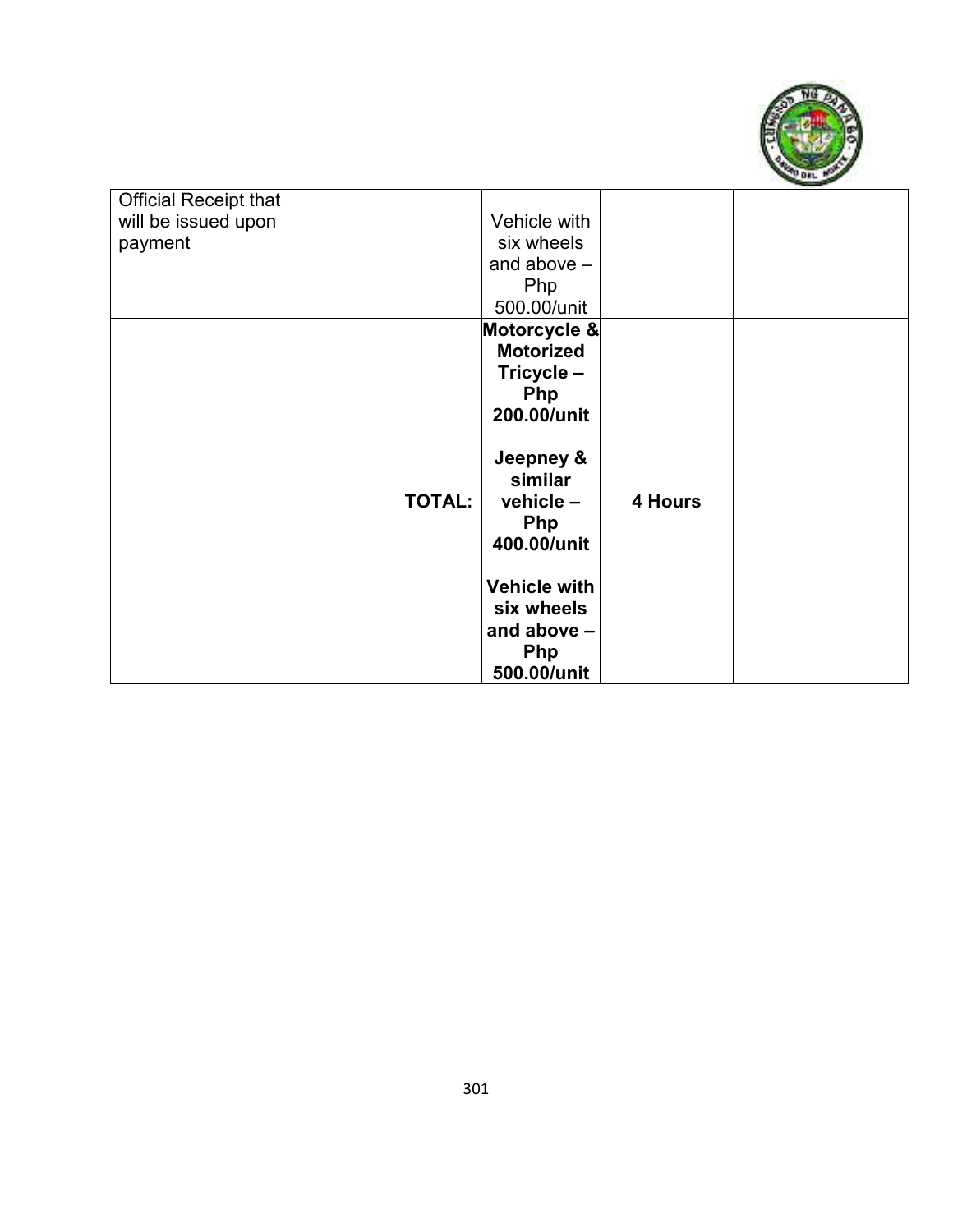

#### **12. Inspection And Collection Of Fees On Weight And Measure**

Every person before using instruments of weights and measures for business, service, commercial or other transactions within the City shall first have them sealed and licensed annually and pay a corresponding fee to the City Treasurer.

| <b>Office or Division:</b>                                                  |                                                                                                                                                                                                                                              | City Treasurer's Office (CTO)                   |                                     |                                                         |  |
|-----------------------------------------------------------------------------|----------------------------------------------------------------------------------------------------------------------------------------------------------------------------------------------------------------------------------------------|-------------------------------------------------|-------------------------------------|---------------------------------------------------------|--|
| <b>Classification:</b>                                                      | Simple                                                                                                                                                                                                                                       |                                                 |                                     |                                                         |  |
| <b>Type of Transaction:</b>                                                 |                                                                                                                                                                                                                                              | G2B - Government to Business                    |                                     |                                                         |  |
| Who may avail:                                                              | <b>Operators Of Weights And Measures</b>                                                                                                                                                                                                     |                                                 |                                     |                                                         |  |
| <b>CHECKLIST OF REQUIREMENTS</b>                                            |                                                                                                                                                                                                                                              | <b>WHERE TO SECURE</b>                          |                                     |                                                         |  |
| Unit/Instrument                                                             |                                                                                                                                                                                                                                              | Taxpayer                                        |                                     |                                                         |  |
| <b>CLIENT STEPS</b>                                                         | <b>AGENCY</b><br><b>ACTIONS</b>                                                                                                                                                                                                              | <b>FEES TO BE</b><br><b>PAID</b>                | <b>PROCESSING</b><br><b>TIME</b>    | <b>PERSON</b><br><b>RESPONSIBLE</b>                     |  |
| 1. Submit the<br>unit/instrument to the<br><b>CTO Personnel on-</b><br>site | 1. Receive and<br>verify/inspect and<br>calibrate the<br>weight and<br>measure<br>unit/instrument<br>1.1 Assess /<br>compute tax/fees<br>1.2 Issue order of<br>payment<br>Note; If unit is<br>defective, said<br>unit will be<br>confiscated | None                                            | 2 Hours<br>20 Minutes<br>15 Minutes | <b>Revenue Collection</b><br><b>Staff</b><br><b>CTO</b> |  |
| 2. Pay the assigned<br>fees to the collector<br>on site                     | 2. Receive<br>payment and<br>issue official<br>receipt                                                                                                                                                                                       | 10kgs unit -<br>Php<br>180.00/unit<br>More than | 1 Hours                             | <b>Revenue Collection</b><br><b>Staff</b><br><b>CTO</b> |  |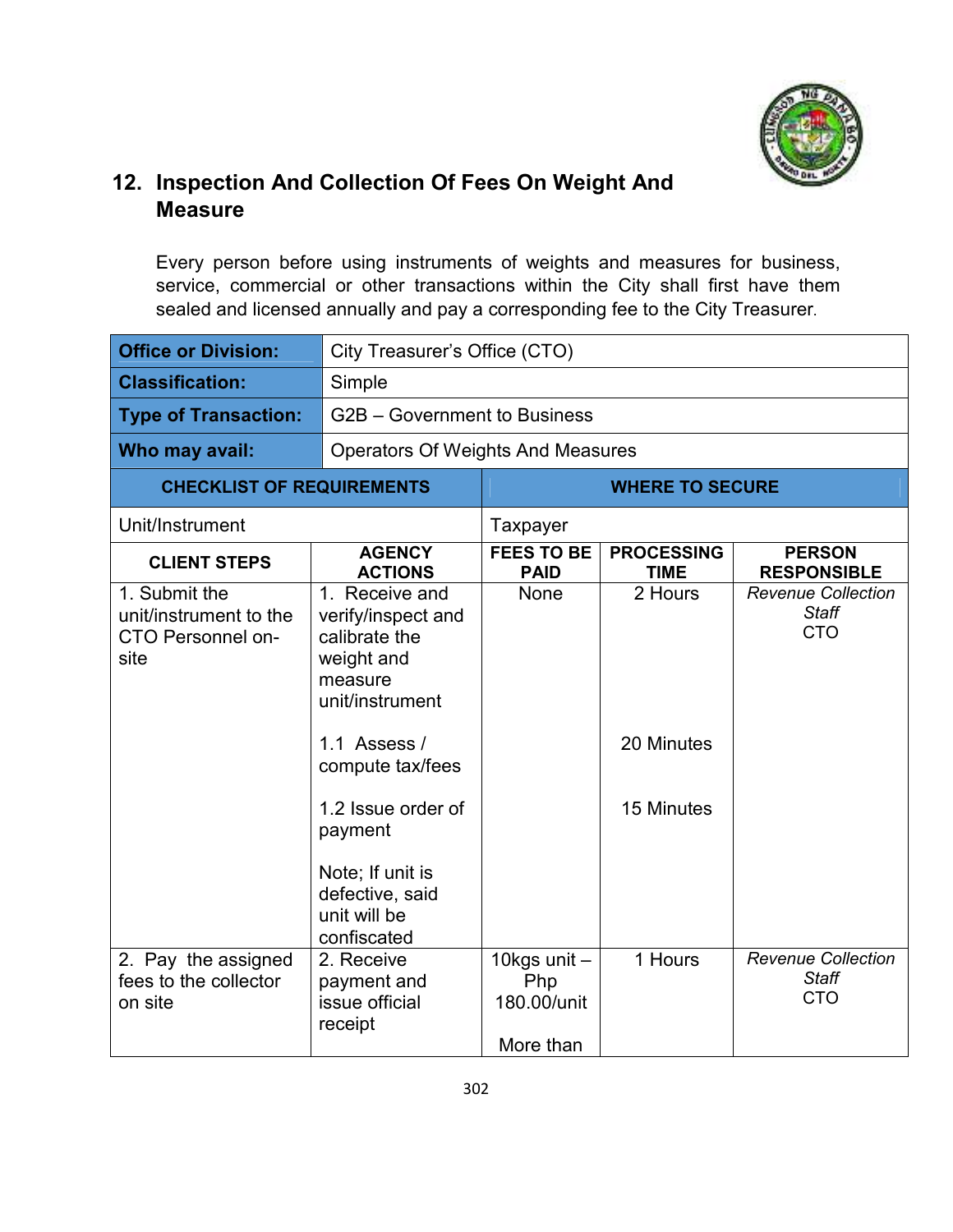

| 2.1 Claim the Official<br>Receipt                                                      | 2.1 Release<br>official receipt and<br>sticker | 10kgs – Php<br>240.00/unit                 | 25 Minutes |  |
|----------------------------------------------------------------------------------------|------------------------------------------------|--------------------------------------------|------------|--|
| *Make sure to secure<br><b>Official Receipt that</b><br>will be issued upon<br>payment |                                                |                                            |            |  |
|                                                                                        | <b>TOTAL:</b>                                  | 10kgs Unit-<br><b>Php</b><br>180.00/Unit   | 4 Hours    |  |
|                                                                                        |                                                | More Than<br>$10$ kgs – Php<br>240.00/Unit |            |  |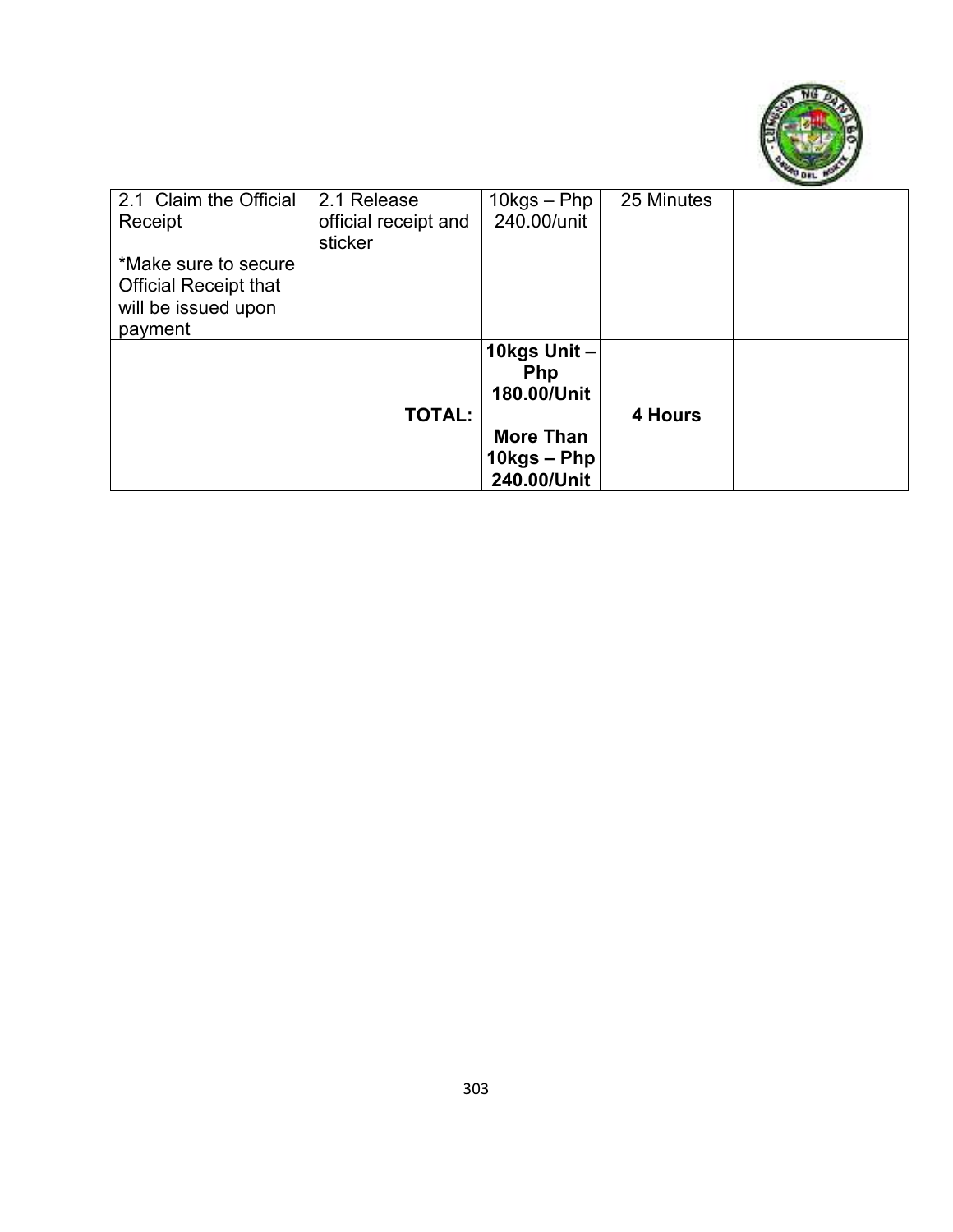

# **13. Registration of Books of Accounts and Receipts/Invoices**

All books of accounts/receipts being used by corporations, companies, partnerships or persons shall be registered at the CTO upon starting of the operations and every first working day of the first month of the calendar or fiscal year.

| <b>Office or Division:</b>                                                                        |                                                                                                                                                                                                                   | City Treasurer's Office (CTO)          |                                     |                                                         |
|---------------------------------------------------------------------------------------------------|-------------------------------------------------------------------------------------------------------------------------------------------------------------------------------------------------------------------|----------------------------------------|-------------------------------------|---------------------------------------------------------|
| <b>Classification:</b>                                                                            | Simple                                                                                                                                                                                                            |                                        |                                     |                                                         |
| <b>Type of Transaction:</b>                                                                       |                                                                                                                                                                                                                   | G2B - Government to Business           |                                     |                                                         |
| Who may avail:                                                                                    | Businessmen, Private Companies and Institutions                                                                                                                                                                   |                                        |                                     |                                                         |
| <b>CHECKLIST OF REQUIREMENTS</b>                                                                  |                                                                                                                                                                                                                   |                                        | <b>WHERE TO SECURE</b>              |                                                         |
| Books of Accounts and Receipts/Invoices                                                           |                                                                                                                                                                                                                   | Taxpayer                               |                                     |                                                         |
| <b>CLIENT STEPS</b>                                                                               | <b>AGENCY</b><br><b>ACTIONS</b>                                                                                                                                                                                   | <b>FEES TO BE</b><br><b>PAID</b>       | <b>PROCESSING</b><br><b>TIME</b>    | <b>PERSON</b><br><b>RESPONSIBLE</b>                     |
| 1. Proceed to the<br><b>Revenue Collection</b><br>Section and submit<br>the required<br>documents | 1. Receive and<br>verify the required<br>documents<br>1.1 Review and<br>register the books<br>of accounts<br>For Late<br><b>Registration</b><br>1.2 Issue order of<br>payment<br>1.3 Compute<br>surcharge/penalty | None                                   | 30 Minutes<br>4 Hours<br>30 Minutes | <b>Revenue Collection</b><br><b>Staff</b><br><b>CTO</b> |
| 2. Secure priority<br>number at queuing<br>machine and wait for<br>the number to be<br>called     | 2. Provide priority<br>number at<br>queuing machine                                                                                                                                                               | None                                   | 5 Minutes                           | <b>Revenue Collection</b><br><b>Staff</b><br><b>CTO</b> |
| 3. Pay the assigned<br>fees to the collector<br>on site                                           | 3. Call the priority<br>number                                                                                                                                                                                    | Late<br>Registration -<br>Php 3,000.00 | 2 Hours                             | <b>Revenue Collection</b><br><b>Staff</b><br><b>CTO</b> |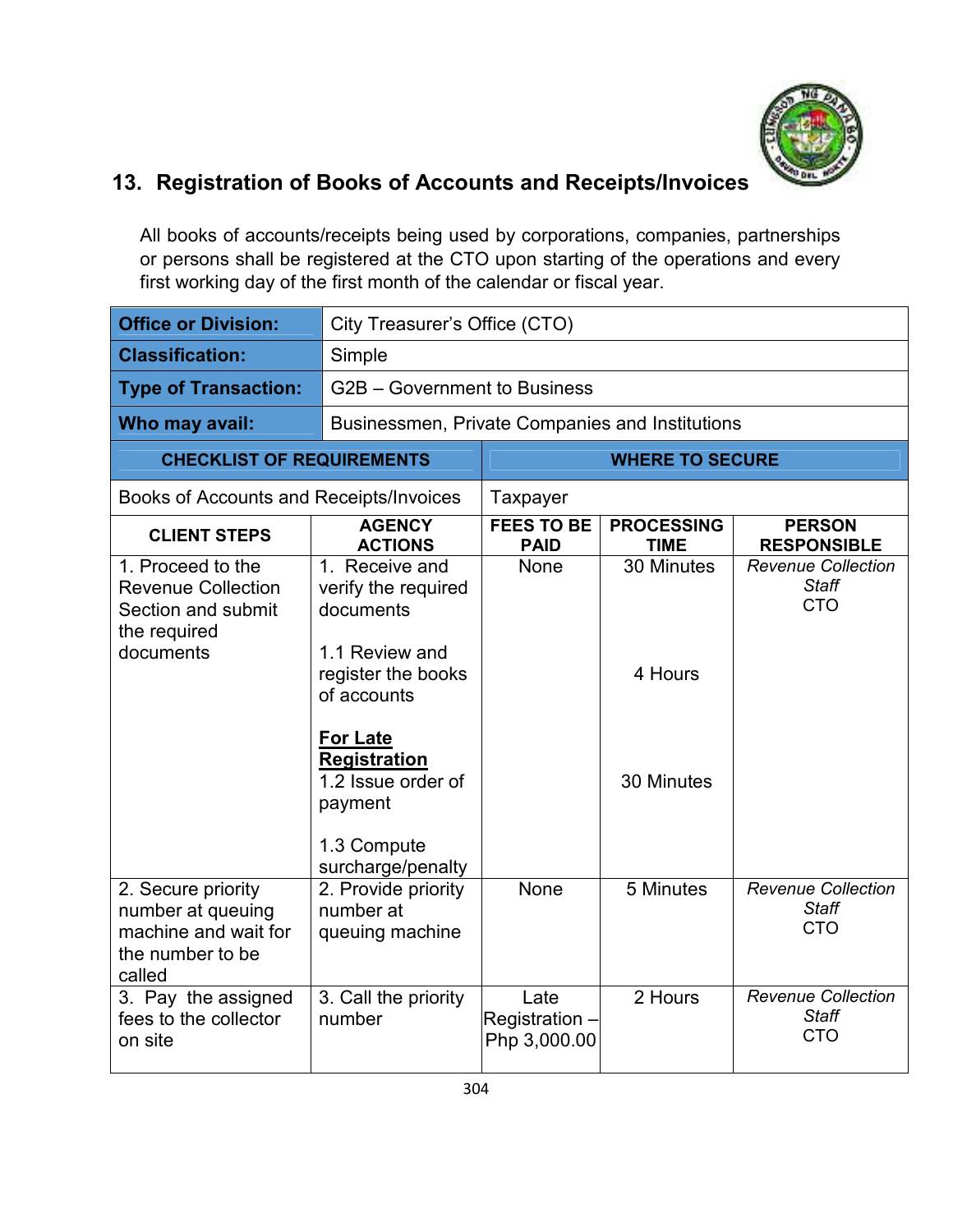

| 3.1 Claim the Official<br>Receipt<br>*Make sure to secure                 | 3.1 Receive<br>payment and<br>issue official<br>receipt                 |                                                  | 30 Minutes                   |                                                  |
|---------------------------------------------------------------------------|-------------------------------------------------------------------------|--------------------------------------------------|------------------------------|--------------------------------------------------|
| <b>Official Receipt that</b><br>will be issued upon<br>payment            | 3.2 Release<br>official receipt                                         |                                                  |                              |                                                  |
| 4. Return and<br>present the OR to the<br>CTO receiving<br>personnel      | 4. Receive the<br>OR presented                                          | None                                             | 25 Minutes                   | <b>Revenue Collection</b><br>Staff<br><b>CTO</b> |
| 4.1 Claim the<br>registered books of<br>accounts and<br>receipts/invoices | 4.1 Release<br>registered books<br>of accounts and<br>receipts/invoices |                                                  |                              |                                                  |
|                                                                           | <b>TOTAL</b><br><b>Registered</b><br>before the<br>deadline             | <b>None</b>                                      | 4 Hrs & 30<br><b>Minutes</b> |                                                  |
|                                                                           | <b>TOTAL Late</b><br><b>Registration:</b>                               | Late<br><b>Registration</b><br>– Php<br>3,000.00 | 1 Day                        |                                                  |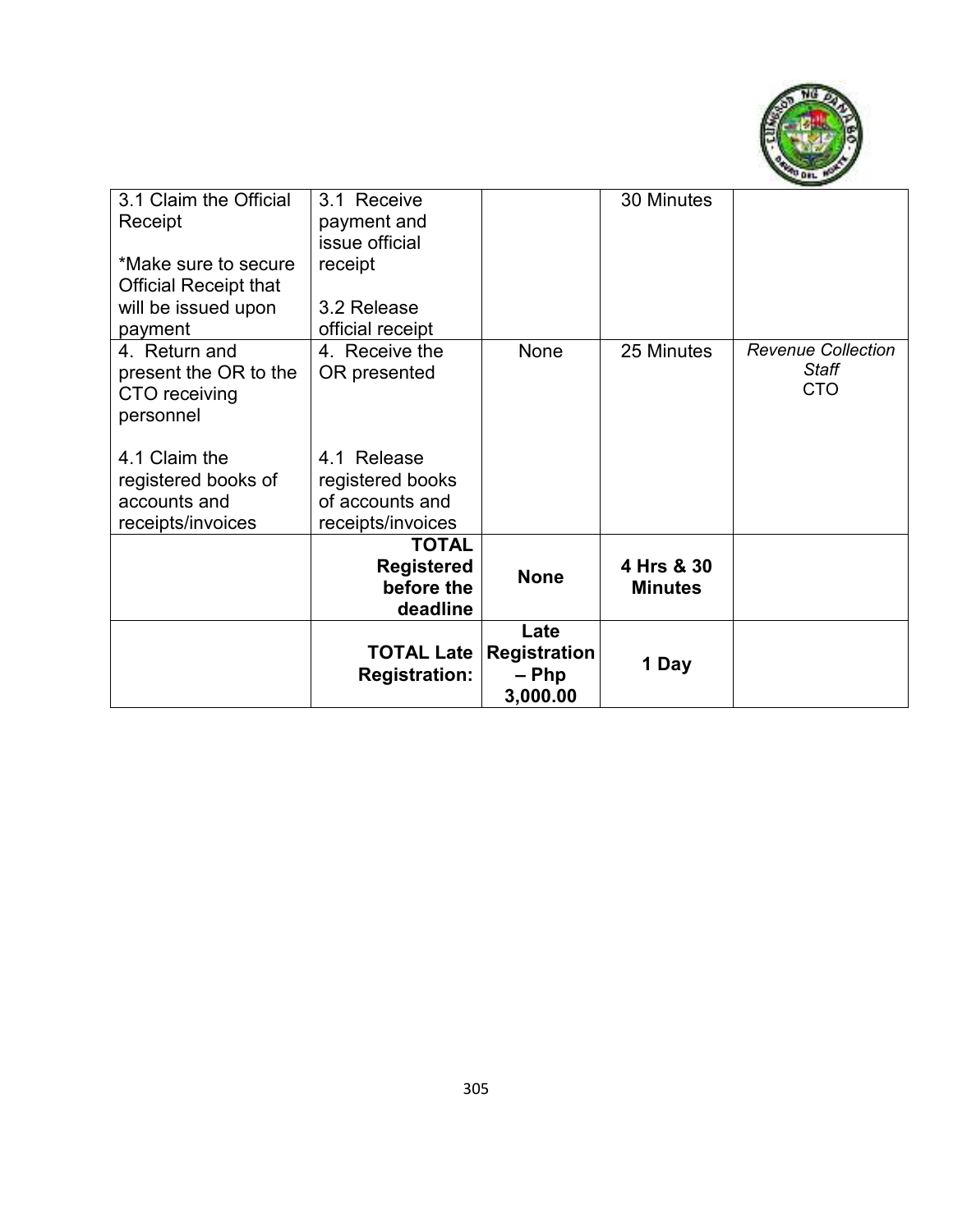#### **14. Assessment For Business Permit**



This is a process of determining of - business tax either based on capital (new) or gross receipts/sales (renewal) of the preceding year for - business taxpayers whose - doing business transactions within Panabo City.

| <b>Office or Division:</b>                                                                                        |                                                                                                                                | City Treasurer's Office (CTO)                                                                                                                                                                                          |                                                 |                                                         |
|-------------------------------------------------------------------------------------------------------------------|--------------------------------------------------------------------------------------------------------------------------------|------------------------------------------------------------------------------------------------------------------------------------------------------------------------------------------------------------------------|-------------------------------------------------|---------------------------------------------------------|
| <b>Classification:</b>                                                                                            | Simple                                                                                                                         |                                                                                                                                                                                                                        |                                                 |                                                         |
| <b>Type of Transaction:</b>                                                                                       |                                                                                                                                | G2B - Government to Business                                                                                                                                                                                           |                                                 |                                                         |
| Who may avail:                                                                                                    | Businessmen, Private Companies and Institutions                                                                                |                                                                                                                                                                                                                        |                                                 |                                                         |
| <b>CHECKLIST OF REQUIREMENTS</b>                                                                                  |                                                                                                                                |                                                                                                                                                                                                                        | <b>WHERE TO SECURE</b>                          |                                                         |
| Assessment form duly accomplished by<br>the Business Bureau with attached<br>required documents (1 original copy) |                                                                                                                                |                                                                                                                                                                                                                        | <b>Business Permits &amp; Licensing Section</b> |                                                         |
| <b>CLIENT STEPS</b>                                                                                               | <b>AGENCY</b><br><b>ACTIONS</b>                                                                                                | <b>FEES TO BE</b><br><b>PAID</b>                                                                                                                                                                                       | <b>PROCESSING</b><br><b>TIME</b>                | <b>PERSON</b><br><b>RESPONSIBLE</b>                     |
| 1. Proceed to<br><b>Revenue Section and</b><br>submit all the<br>required documents<br>to the CTO Personnel       | 1. Receive the<br>required<br>documents<br>1.1 Assess<br>declaration of<br>gross sales or<br>receipts of the<br>preceding year | None                                                                                                                                                                                                                   | 35 minutes                                      | <b>Revenue Collection</b><br><b>Staff</b><br><b>CTO</b> |
| 2. Claim the<br>assessment for<br>business permit                                                                 | 2. Release the<br>approved<br>assessment for<br>business permit                                                                | Based on the<br>Local Tax<br>Code<br>depending on<br>the gross<br>receipts and<br>classification<br>of business<br>(Article 8<br>Section 77 of<br>the City<br>Ordinance<br>No. 04-09<br>"Enacting of<br><b>Revised</b> | 5 minutes                                       | <b>Revenue Collection</b><br><b>Staff</b><br><b>CTO</b> |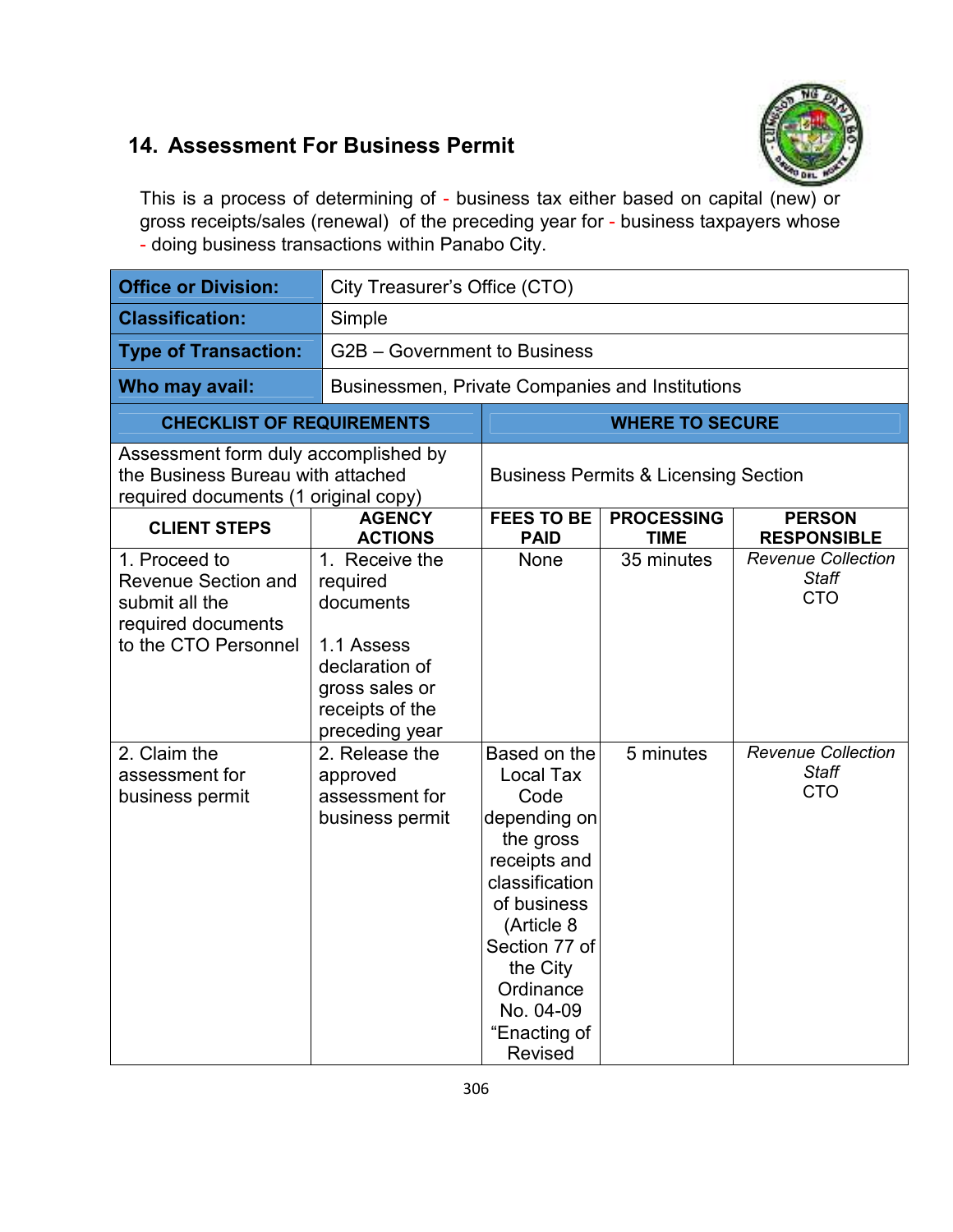

| <b>TOTAL:</b> | See table<br>below | 40 minutes |  |
|---------------|--------------------|------------|--|
|               | table below"       |            |  |
|               | City) "see         |            |  |
|               | of Panabo          |            |  |
|               | Code of 2009       |            |  |
|               | Revenue            |            |  |

\*\*\*The processing time is under usual circumstances.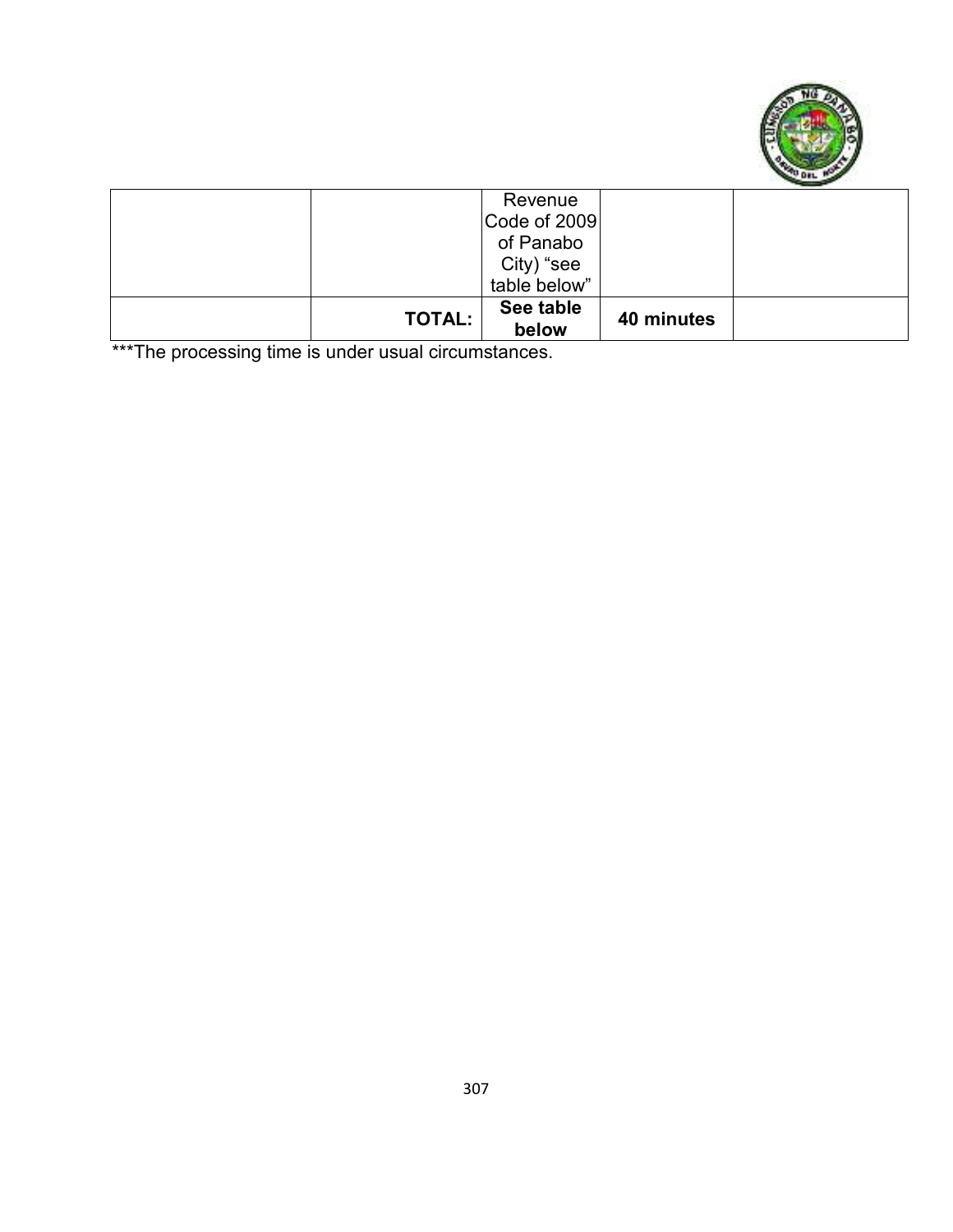

#### **15. Issuance and Release of Salaries, Allowances, Honorariums, Prizes**

Disbursement of salaries, allowances, honorariums, prizes to the employees, speakers, students and legible beneficiaries.

| <b>Office or Division:</b>                                                                                  | City Treasurer's Office (CTO)                                                                                                                        |                                  |                                  |                                                              |
|-------------------------------------------------------------------------------------------------------------|------------------------------------------------------------------------------------------------------------------------------------------------------|----------------------------------|----------------------------------|--------------------------------------------------------------|
| <b>Classification:</b>                                                                                      | Simple                                                                                                                                               |                                  |                                  |                                                              |
| <b>Type of Transaction:</b>                                                                                 |                                                                                                                                                      | G2G - Government to Government   |                                  |                                                              |
| Who may avail:                                                                                              | All                                                                                                                                                  |                                  |                                  |                                                              |
| <b>CHECKLIST OF REQUIREMENTS</b>                                                                            |                                                                                                                                                      |                                  | <b>WHERE TO SECURE</b>           |                                                              |
| <b>Principal:</b><br>Valid ID                                                                               |                                                                                                                                                      |                                  |                                  |                                                              |
| <b>Representative:</b><br>Special Power of Attorney/Authorization<br>Letter, (1 original copy)              |                                                                                                                                                      | <b>Client</b>                    |                                  |                                                              |
| <b>CLIENT STEPS</b>                                                                                         | <b>AGENCY</b><br><b>ACTIONS</b>                                                                                                                      | <b>FEES TO BE</b><br><b>PAID</b> | <b>PROCESSING</b><br><b>TIME</b> | <b>PERSON</b><br><b>RESPONSIBLE</b>                          |
| 1. Submit the<br>approved voucher<br>and other supporting<br>documents to the<br>receiving CTO<br>Personnel | 1. Prepare<br>summary for cash<br>advance and<br>voucher<br>1.1 Submit to<br>concerned offices<br>for audit and<br>signature until<br>check approved | <b>None</b>                      | 2 Days                           | Cash Receipts and<br><b>Disbursement Staff</b><br><b>CTO</b> |
| 2. None                                                                                                     | 2. Prepare<br>denominations<br>and withdraw at<br><b>LBP</b>                                                                                         | None                             | 6 Hours                          | Cash Receipts and<br><b>Disbursement Staff</b><br><b>CTO</b> |
| 3. Submit or present<br>the required<br>document & claim at<br>CTO Window 11-14                             | 3. Release or<br>disburse salaries.<br>allowances,<br>honorariums, etc.                                                                              | None                             | 2 Hours                          | Cash Receipts and<br><b>Disbursement Staff</b><br><b>CTO</b> |
|                                                                                                             | <b>TOTAL:</b>                                                                                                                                        | <b>None</b>                      | 3 Days                           |                                                              |

\*\*\*This is multi-stage processing.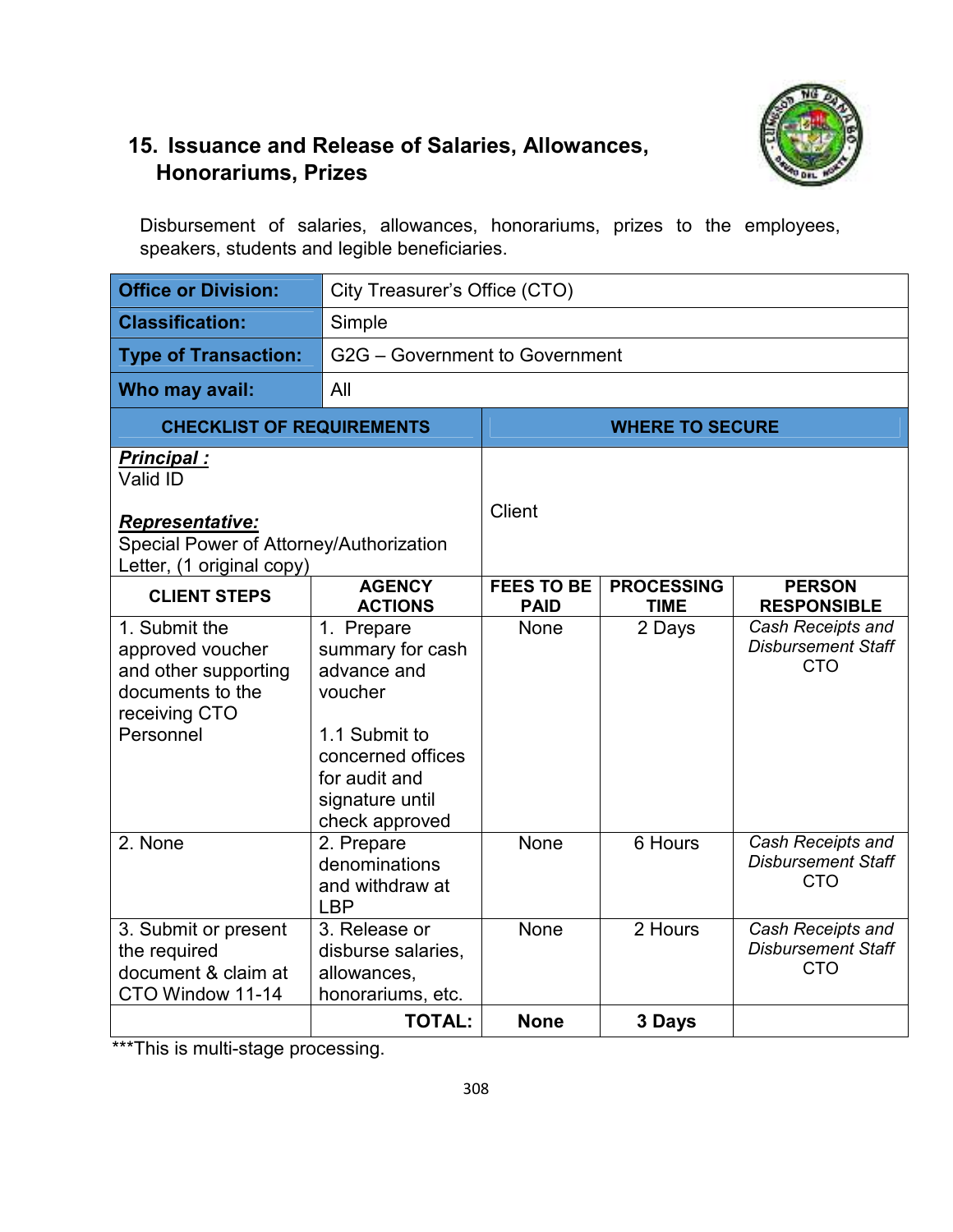#### **16. Examination Of Books Of Accounts**



The City Treasurer may, by himself/herself or through any of his/her deputies duly authorized in writing, examine the books of accounts, and other pertinent records of any person, partnership, corporation, or association subject to - city taxes, fees and charges in order to ascertain, assess and collect the correct amount of the taxes, fees and charges.

| <b>Office or Division:</b>                                                                                                                                                                                                                                                                                                                                                                                                                     | City Treasurer's Office (CTO)                           |                                  |                                  |                                                    |
|------------------------------------------------------------------------------------------------------------------------------------------------------------------------------------------------------------------------------------------------------------------------------------------------------------------------------------------------------------------------------------------------------------------------------------------------|---------------------------------------------------------|----------------------------------|----------------------------------|----------------------------------------------------|
| <b>Classification:</b>                                                                                                                                                                                                                                                                                                                                                                                                                         | <b>Highly Technical</b>                                 |                                  |                                  |                                                    |
| <b>Type of Transaction:</b>                                                                                                                                                                                                                                                                                                                                                                                                                    | G2B - Government to Business                            |                                  |                                  |                                                    |
| Who may avail:                                                                                                                                                                                                                                                                                                                                                                                                                                 | Businessmen, Private Companies and Institutions         |                                  |                                  |                                                    |
| <b>CHECKLIST OF REQUIREMENTS</b>                                                                                                                                                                                                                                                                                                                                                                                                               |                                                         |                                  | <b>WHERE TO SECURE</b>           |                                                    |
| Certified true copies of audited Financial<br>Statements, Income Tax Returns and<br>Quarterly Value Added Tax (VAT) (1<br>photocopy)                                                                                                                                                                                                                                                                                                           |                                                         | Taxpayer                         |                                  |                                                    |
| Official Receipts in payment of business<br>taxes, fees and charges, and duly<br>approved application form for renewal of<br>annual business permits (1 photocopy)                                                                                                                                                                                                                                                                             |                                                         | Taxpayer                         |                                  |                                                    |
| In case there is a branch, sales office,<br>factory, warehouse and/or project office<br>located in another locality or outside<br>Panabo, breakdown of "Gross Sales or<br>Receipts", assessment and proof of<br>payment or certified true copies of Official<br>Receipts issued by the localities where<br>branch, sales office, factory, warehouse<br>and/or project office is located covering<br>the years of examination (1 original copy) |                                                         | Taxpayer                         |                                  |                                                    |
| <b>CLIENT STEPS</b>                                                                                                                                                                                                                                                                                                                                                                                                                            | <b>AGENCY</b><br><b>ACTIONS</b>                         | <b>FEES TO BE</b><br><b>PAID</b> | <b>PROCESSING</b><br><b>TIME</b> | <b>PERSON</b><br><b>RESPONSIBLE</b>                |
| 1. Submit or present<br>the required<br>documents                                                                                                                                                                                                                                                                                                                                                                                              | 1. Receive and<br>evaluate the<br>required<br>documents | None                             | 14 Days                          | <b>Treasury Operations</b><br>Review<br><b>CTO</b> |
| 2. None                                                                                                                                                                                                                                                                                                                                                                                                                                        | 2. Prepare tax<br>data and                              | None                             | 5 Day                            | <b>Treasury Operations</b><br>Review               |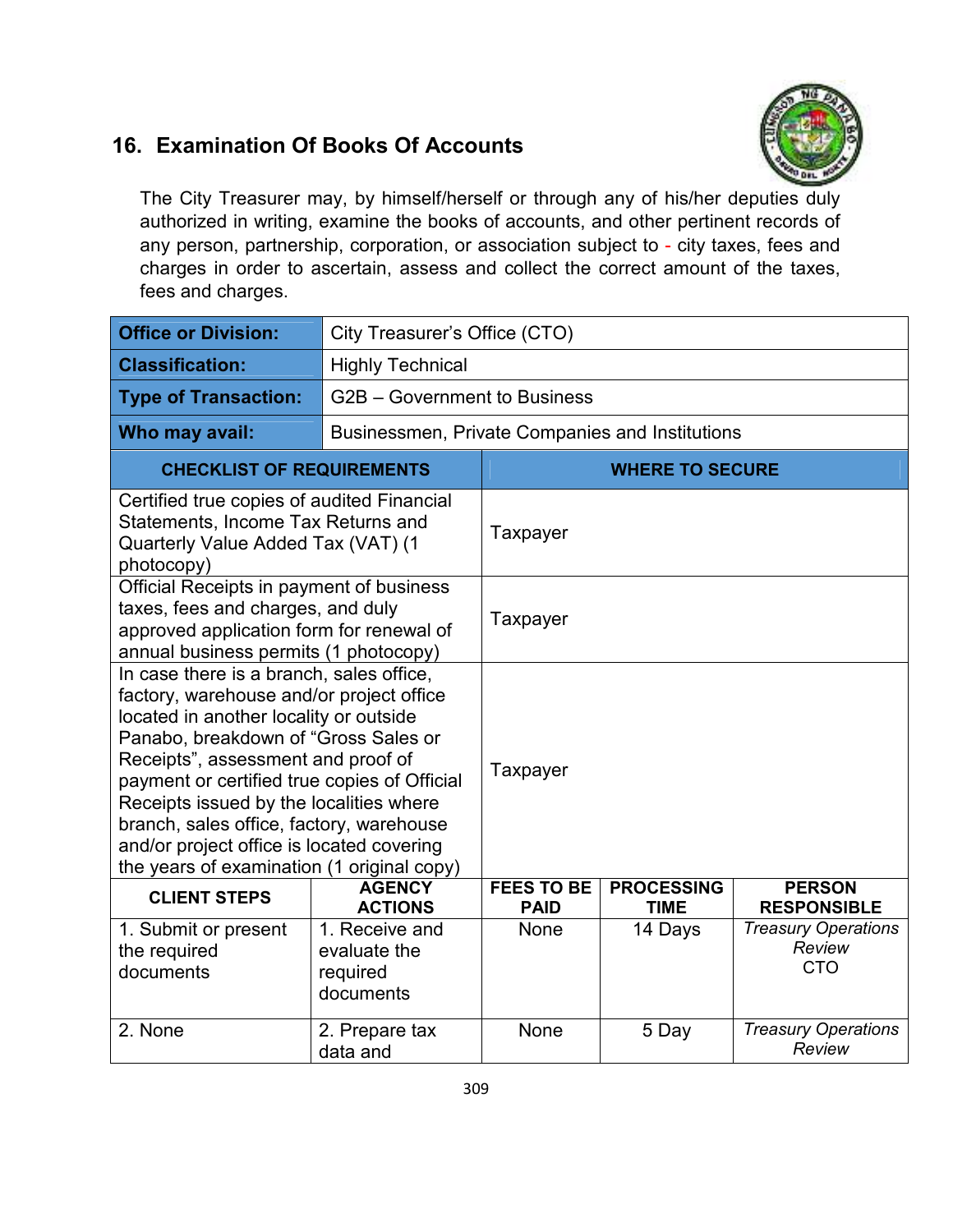

|                                                                                               | assessment form<br>(if any<br>understated)           |                                           |                               | <b>CTO</b>                                                    |
|-----------------------------------------------------------------------------------------------|------------------------------------------------------|-------------------------------------------|-------------------------------|---------------------------------------------------------------|
| 3. Secure priority<br>number at queuing<br>machine and wait for<br>the number to be<br>called | 3. Provide priority<br>number at<br>queuing machine  | None                                      | 1 Hour, 30<br><b>Minutes</b>  | <b>Revenue Collection</b><br><b>Clerk Staff</b><br><b>CTO</b> |
| 4. Pay the additional<br>tax (if understated) at<br>window 3-5                                | 4. Call the priority<br>number                       | Based on the<br>assessment<br>form        | 2 Hours, 30<br><b>Minutes</b> | <b>Revenue Collection</b><br><b>Clerk Staff</b><br><b>CTO</b> |
| 4.1 Claim the Official<br>Receipt                                                             | 4.1 Receive<br>payment and<br>issue official         |                                           |                               |                                                               |
| *Make sure to secure<br><b>Official Receipt that</b>                                          | receipt                                              |                                           |                               |                                                               |
| will be issued upon<br>payment                                                                | 4.2 Release<br>official receipt                      |                                           |                               |                                                               |
| 5. Return and<br>present the OR to the<br>CTO receiving                                       | 5. Receive the OR<br>presented                       | None                                      | 3 Hours                       | <b>Treasury Operations</b><br>Review<br><b>CTO</b>            |
| personnel<br>5.1 Claim the                                                                    | 5.1 Prepare<br>letter/certificate of<br>confirmation |                                           | 30 Minutes                    |                                                               |
| letter/certificate of<br>confirmation                                                         | 5.2 Release the                                      |                                           | 30 Minutes                    |                                                               |
|                                                                                               | letter/certificate of<br>confirmation                |                                           |                               |                                                               |
|                                                                                               | No understated                                       | <b>None</b>                               | 19 Days, 1<br><b>Hours</b>    |                                                               |
|                                                                                               | There is<br>understated                              | <b>Based on the</b><br>assessment<br>form | 20 Days                       |                                                               |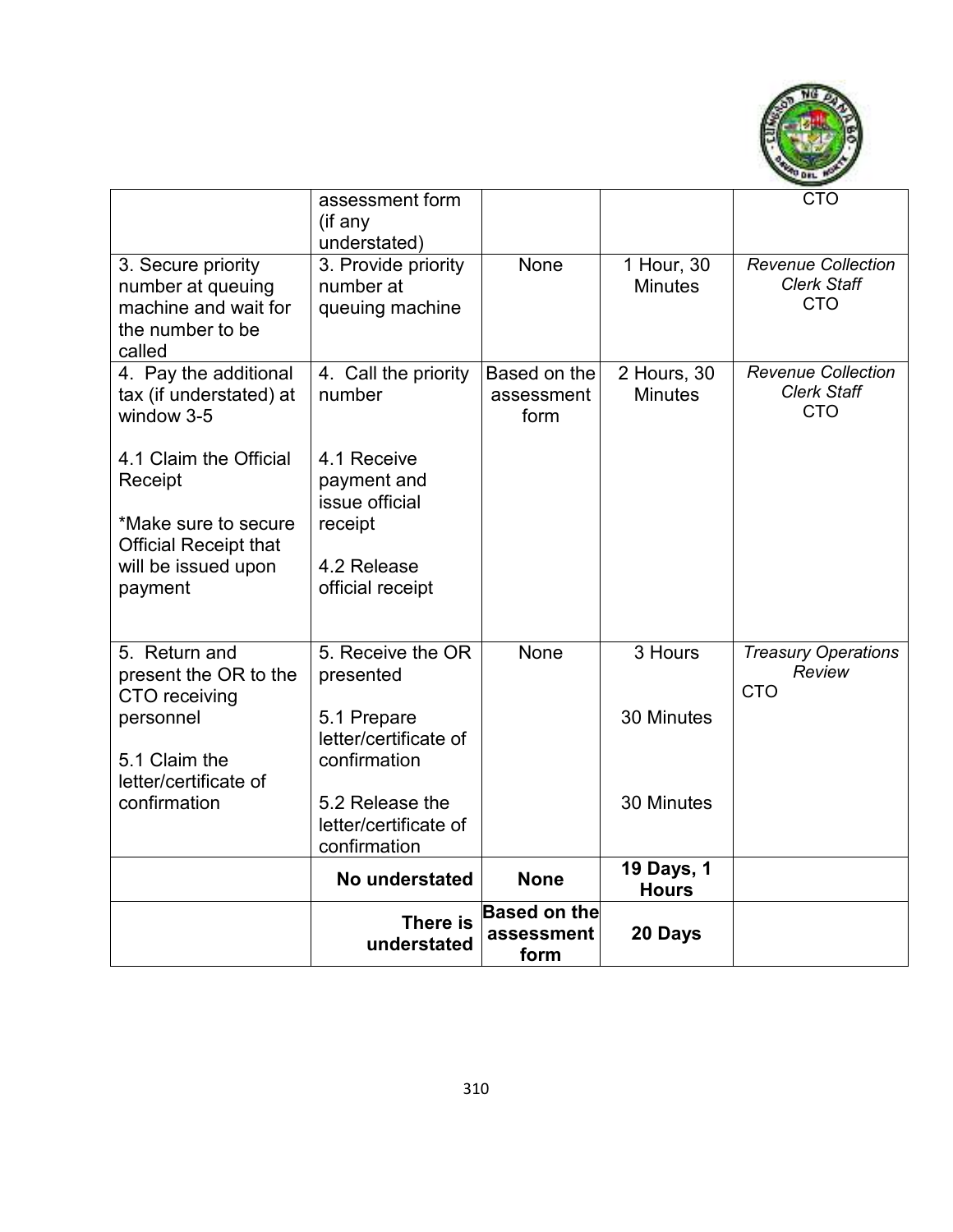

#### **CITY ORDINANCE NO. 04-09, SERIES OF 2009 "ENACTING THE REVISED REVENUE CODE OF 2009 OF PANABO CITY"**

#### **Section 77. IMPOSITION OF TAX**

A. On manufacturers, producers, assemblers, re-packers, processors of any article of commerce of whatever kind or nature, and brewers, distillers, rectifiers and compounder of liquors, distilled spirits and wines or manufacturers of an article of commerce of whatever kind or nature, in accordance with the schedule shown hereunder. With domestic gross sales or receipts for the preceding calendar year in the amount of:

| <b>Amount of Gross Sales/Receipts for</b><br>the preceding Calendar year | <b>Amount of Tax per Annum</b> |
|--------------------------------------------------------------------------|--------------------------------|
| Less than 10,000.00                                                      | 198.00                         |
| 10,000.00 or more but less than<br>15,000.00                             | 264.00                         |
| 15,000.00 or more but less than<br>20,000.00                             | 362.40                         |
| 20,000.00 or more but less than<br>30,000.00                             | 528.00                         |
| 30,000.00 or more but less than<br>40,000.00                             | 792.00                         |
| 40,000.00 or more but less than<br>50,000.00                             | 990.00                         |
| 50,000.00 or more but less than<br>75,000.00                             | 1,584.00                       |
| 75,000.00 or more but less than<br>100,000.00                            | 1,980.00                       |
| 100,000.00 or more but less than<br>150,000.00                           | 2,640.00                       |
| 150,000.00 or more but less than<br>200,000.00                           | 3,300.00                       |
| 200,000.00 or more but less than                                         | 4,620.00                       |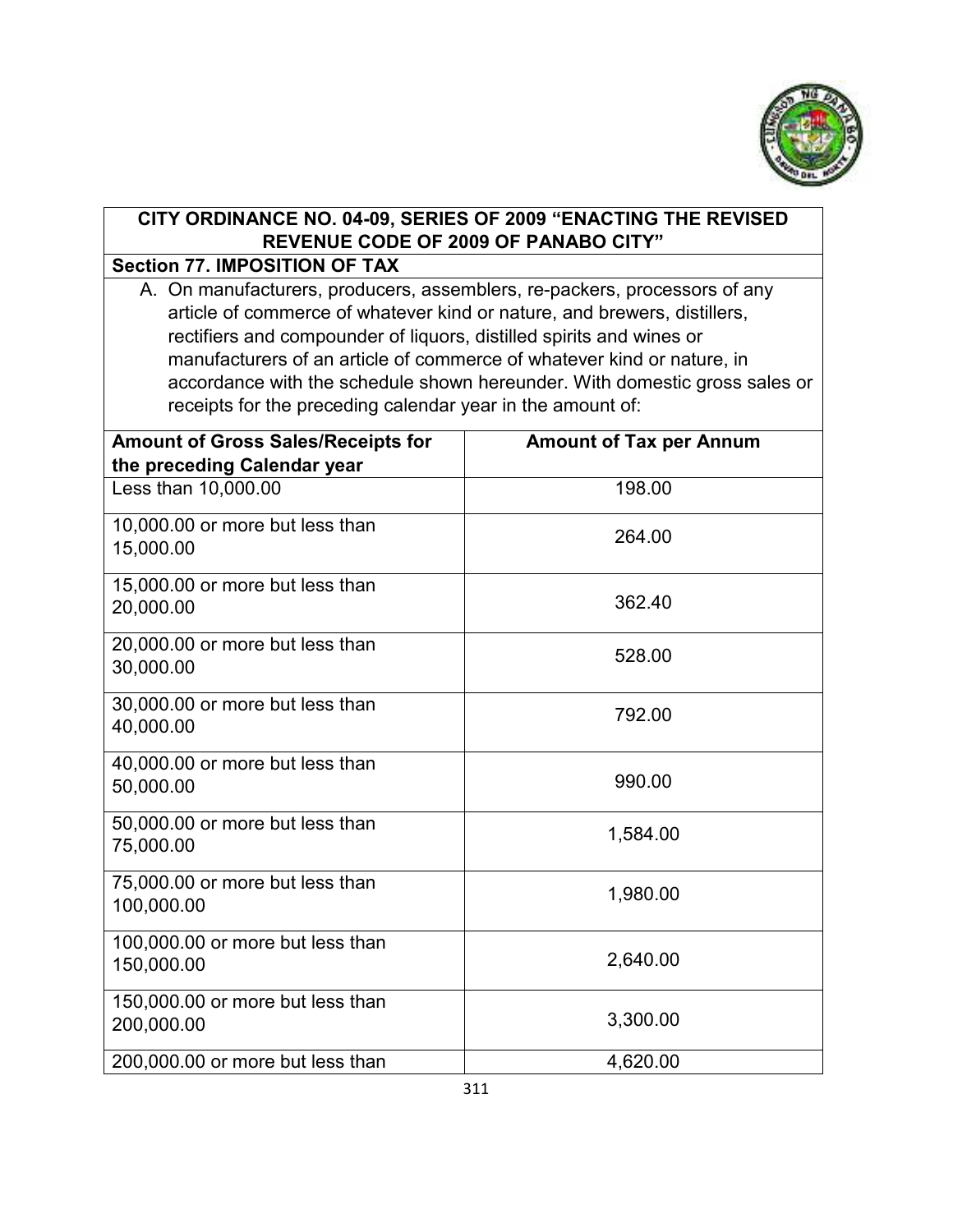

| 300,000.00                                         |                                                                                   |
|----------------------------------------------------|-----------------------------------------------------------------------------------|
| 300,000.00 or more but less than<br>500,000.00     | 6,600.00                                                                          |
| 500,000.00 or more but less than<br>750,000.00     | 9,600.00                                                                          |
| 750,000.00 or more but less than<br>1,000,000.00   | 12,000.00                                                                         |
| 1,000,000.00 or more but less than<br>2,000,000.00 | 16,500.00                                                                         |
| 2,000,000.00 or more but less than<br>3,000,000.00 | 19,800.00                                                                         |
| 3,000,000.00 or more but less than<br>4,000,000.00 | 23,760.00                                                                         |
| 4,000,000.00 or more but less than<br>5,000,000.00 | 27,720.00                                                                         |
| 5,000,000.00 or more but less than<br>6,500,000.00 | 29,250.00                                                                         |
| In excess of 6,500,000.00                          | At a rate of forty (40%) percent of one<br>$(1%)$ percent                         |
|                                                    | B. On Wholesalers, distributors, importers, or dealers of any article of commerce |
|                                                    | of whatever kind or nature in accordance with the schedule shown hereunder.       |
| amount of:                                         | With domestic gross sales or receipts for the preceding calendar year in the      |
| <b>Amount of Gross Sales/Receipts for</b>          | <b>Amount of Tax per Annum</b>                                                    |
| the preceding Calendar year                        |                                                                                   |
| 1,000.00<br>Less than<br>P                         | 21.60                                                                             |
| 1,000.00 or more but less than 2,000.00            | 39.60                                                                             |
| 2,000.00 or more but less than 3,000.00            | 60.00                                                                             |
| 3,000.00 or more but less than 4,000.00            | 86.40                                                                             |
| 4,000.00 or more but less than 5,000.00            | 120.00                                                                            |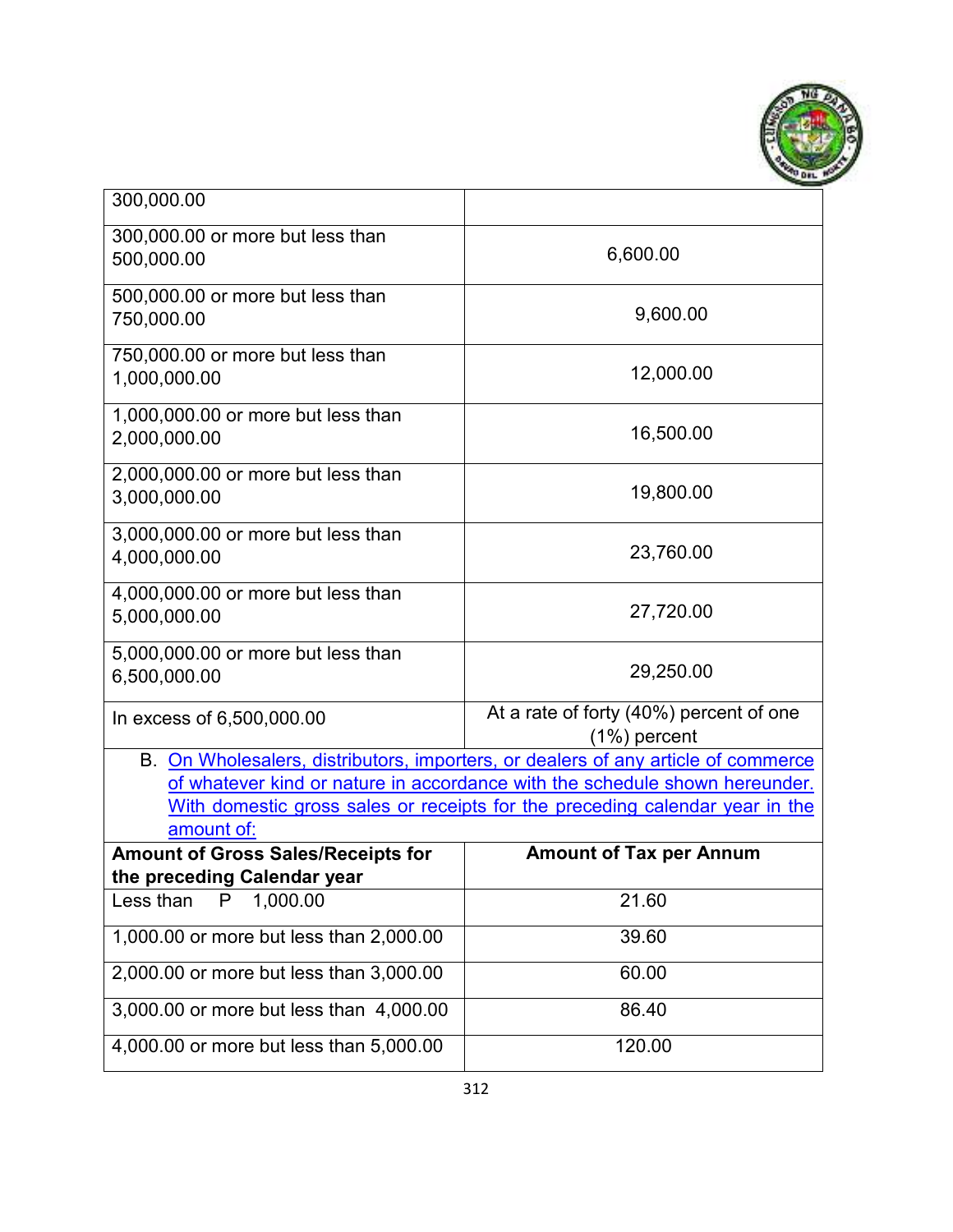

| 5,000.00 or more but less than 6,000.00        | 145.20   |
|------------------------------------------------|----------|
| 6,000.00 or more but less than 7,000.00        | 171.60   |
| 7,000.00 or more but less than 8,000.00        | 198.00   |
| 8,000.00 or more but less than 10,000.00       | 224.40   |
| 10,000.00 or more but less than<br>15,000.00   | 264.00   |
| 15,000.00 or more but less than<br>20,000.00   | 330.00   |
| 20,000.00 or more but less than<br>30,000.00   | 396.00   |
| 30,000.00 or more but less than<br>40,000.00   | 528.00   |
| 40,000.00 or more but less than<br>50,000.00   | 792.00   |
| 50,000.00 or more but less than<br>75,000.00   | 1,188.00 |
| 75,000.00 or more but less than<br>100,000.00  | 1,584.00 |
| 100,000.00 or more but less than<br>150,000.00 | 2,244.00 |
| 150,000.00 or more but less than<br>200,000.00 | 2,904.00 |
| 200,000.00 or more but less than<br>300,000.00 | 3,960.00 |
| 300,000.00 or more but less than<br>500,000.00 | 5,280.00 |
| 500,000.00 or more but less than<br>750,000.00 | 7,920.00 |